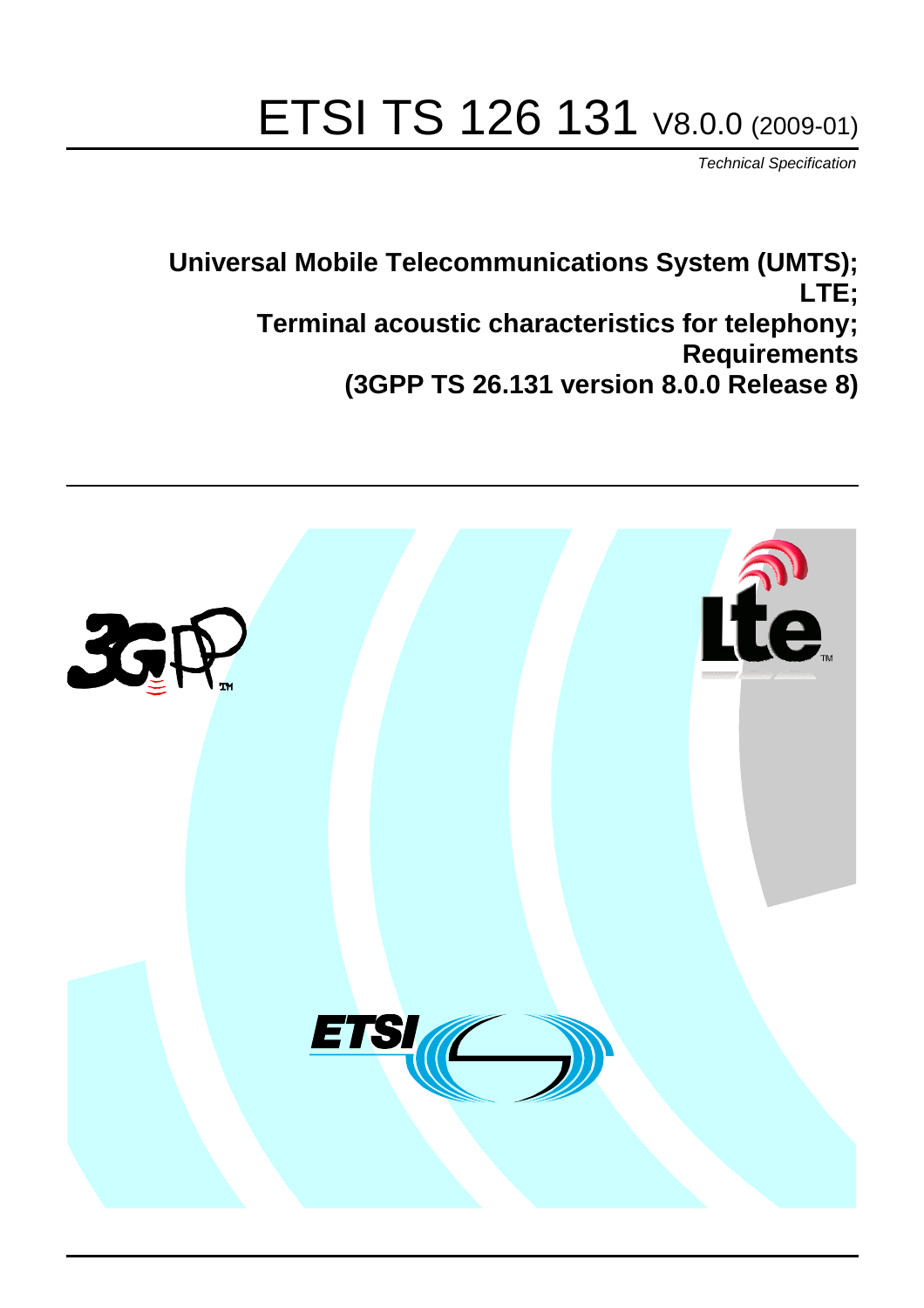Reference RTS/TSGS-0426131v800

> Keywords LTE, UMTS

#### *ETSI*

#### 650 Route des Lucioles F-06921 Sophia Antipolis Cedex - FRANCE

Tel.: +33 4 92 94 42 00 Fax: +33 4 93 65 47 16

Siret N° 348 623 562 00017 - NAF 742 C Association à but non lucratif enregistrée à la Sous-Préfecture de Grasse (06) N° 7803/88

#### *Important notice*

Individual copies of the present document can be downloaded from: [http://www.etsi.org](http://www.etsi.org/)

The present document may be made available in more than one electronic version or in print. In any case of existing or perceived difference in contents between such versions, the reference version is the Portable Document Format (PDF). In case of dispute, the reference shall be the printing on ETSI printers of the PDF version kept on a specific network drive within ETSI Secretariat.

Users of the present document should be aware that the document may be subject to revision or change of status. Information on the current status of this and other ETSI documents is available at <http://portal.etsi.org/tb/status/status.asp>

If you find errors in the present document, please send your comment to one of the following services: [http://portal.etsi.org/chaircor/ETSI\\_support.asp](http://portal.etsi.org/chaircor/ETSI_support.asp)

#### *Copyright Notification*

No part may be reproduced except as authorized by written permission. The copyright and the foregoing restriction extend to reproduction in all media.

> © European Telecommunications Standards Institute 2009. All rights reserved.

**DECT**TM, **PLUGTESTS**TM, **UMTS**TM, **TIPHON**TM, the TIPHON logo and the ETSI logo are Trade Marks of ETSI registered for the benefit of its Members.

**3GPP**TM is a Trade Mark of ETSI registered for the benefit of its Members and of the 3GPP Organizational Partners. **LTE**™ is a Trade Mark of ETSI currently being registered

for the benefit of its Members and of the 3GPP Organizational Partners.

**GSM**® and the GSM logo are Trade Marks registered and owned by the GSM Association.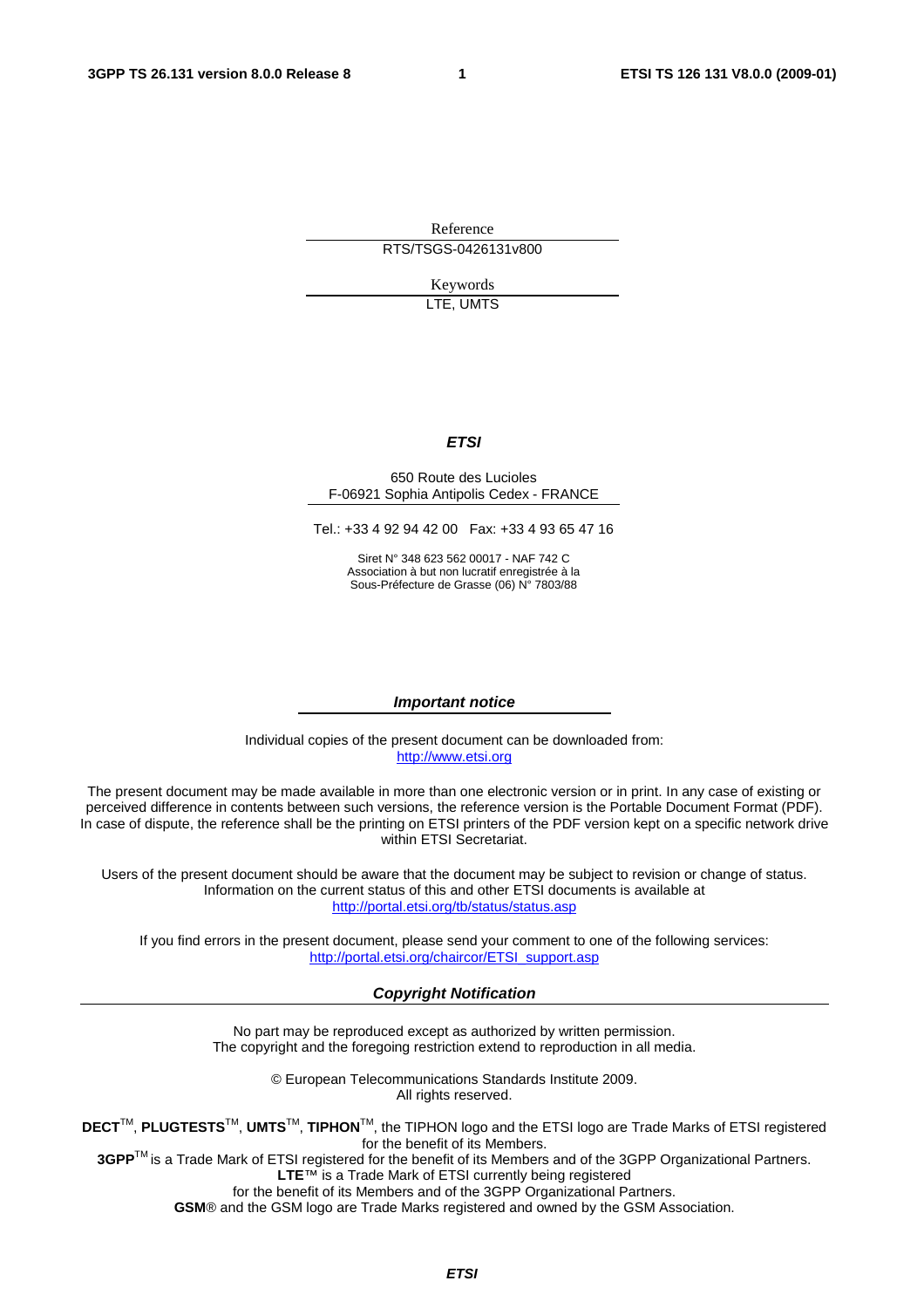# Intellectual Property Rights

IPRs essential or potentially essential to the present document may have been declared to ETSI. The information pertaining to these essential IPRs, if any, is publicly available for **ETSI members and non-members**, and can be found in ETSI SR 000 314: *"Intellectual Property Rights (IPRs); Essential, or potentially Essential, IPRs notified to ETSI in respect of ETSI standards"*, which is available from the ETSI Secretariat. Latest updates are available on the ETSI Web server (<http://webapp.etsi.org/IPR/home.asp>).

Pursuant to the ETSI IPR Policy, no investigation, including IPR searches, has been carried out by ETSI. No guarantee can be given as to the existence of other IPRs not referenced in ETSI SR 000 314 (or the updates on the ETSI Web server) which are, or may be, or may become, essential to the present document.

# Foreword

This Technical Specification (TS) has been produced by ETSI 3rd Generation Partnership Project (3GPP).

The present document may refer to technical specifications or reports using their 3GPP identities, UMTS identities or GSM identities. These should be interpreted as being references to the corresponding ETSI deliverables.

The cross reference between GSM, UMTS, 3GPP and ETSI identities can be found under <http://webapp.etsi.org/key/queryform.asp>.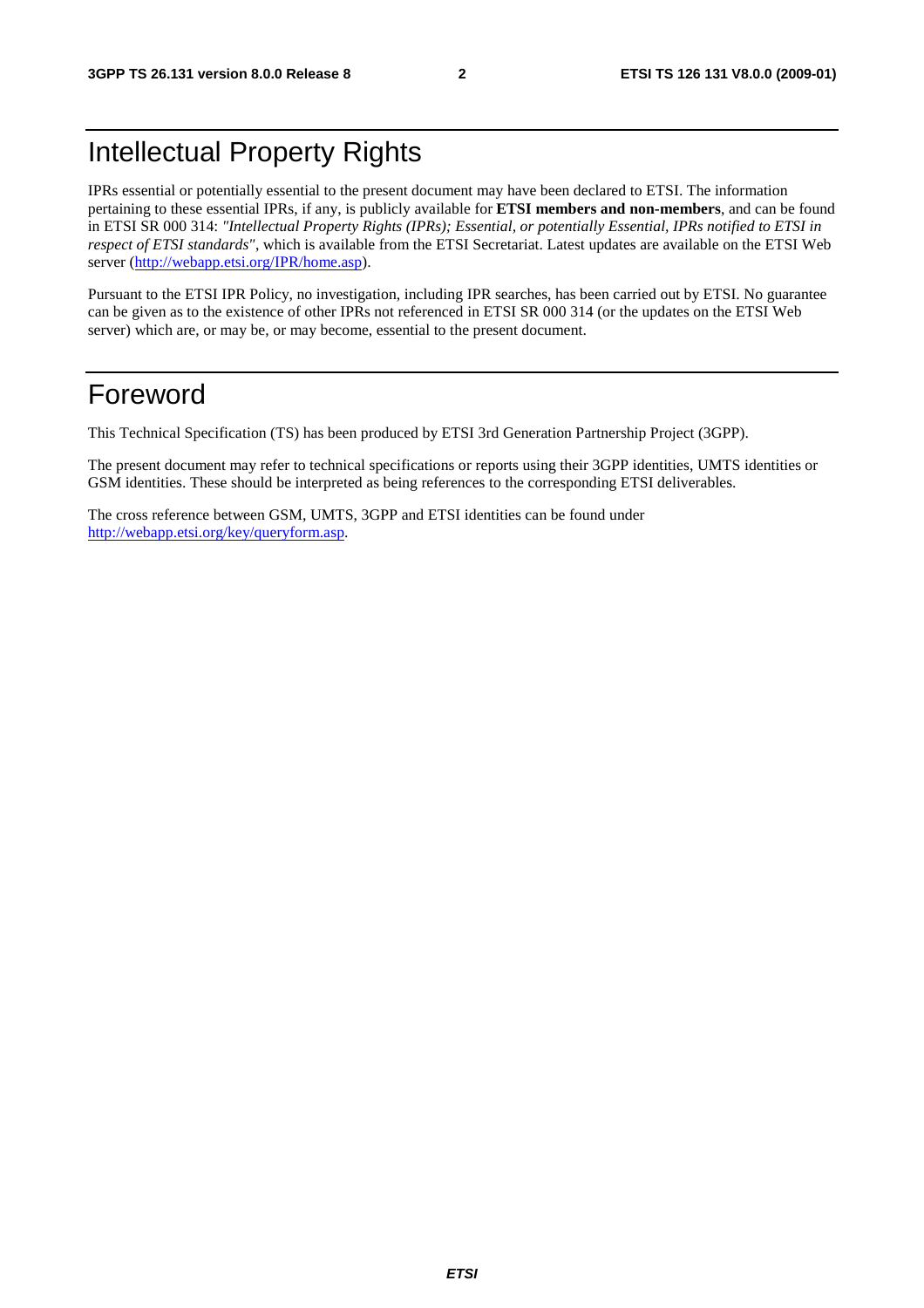#### $\mathbf{3}$

# Contents

| 1                              |  |  |  |
|--------------------------------|--|--|--|
| 2                              |  |  |  |
| 3<br>3.1<br>3.2                |  |  |  |
| 4                              |  |  |  |
| 5<br>5.1<br>5.2<br>5.2.1       |  |  |  |
| 5.2.2<br>5.2.3                 |  |  |  |
| 5.2.4<br>5.2.5<br>5.3          |  |  |  |
| 5.3.1<br>5.3.2                 |  |  |  |
| 5.4<br>5.4.1<br>5.4.2          |  |  |  |
| 5.4.3<br>5.4.4<br>5.4.5        |  |  |  |
| 5.4.6<br>5.5<br>5.5.1          |  |  |  |
| 5.6<br>5.7<br>5.7.1            |  |  |  |
| 5.7.2<br>5.7.3<br>5.7.4        |  |  |  |
| 5.7.5<br>5.8<br>5.8.1          |  |  |  |
| 5.8.2<br>5.9<br>5.10           |  |  |  |
| 6<br>6.1                       |  |  |  |
| 6.2<br>6.2.1<br>6.2.2          |  |  |  |
| 6.2.3<br>6.2.4<br>6.2.5<br>6.3 |  |  |  |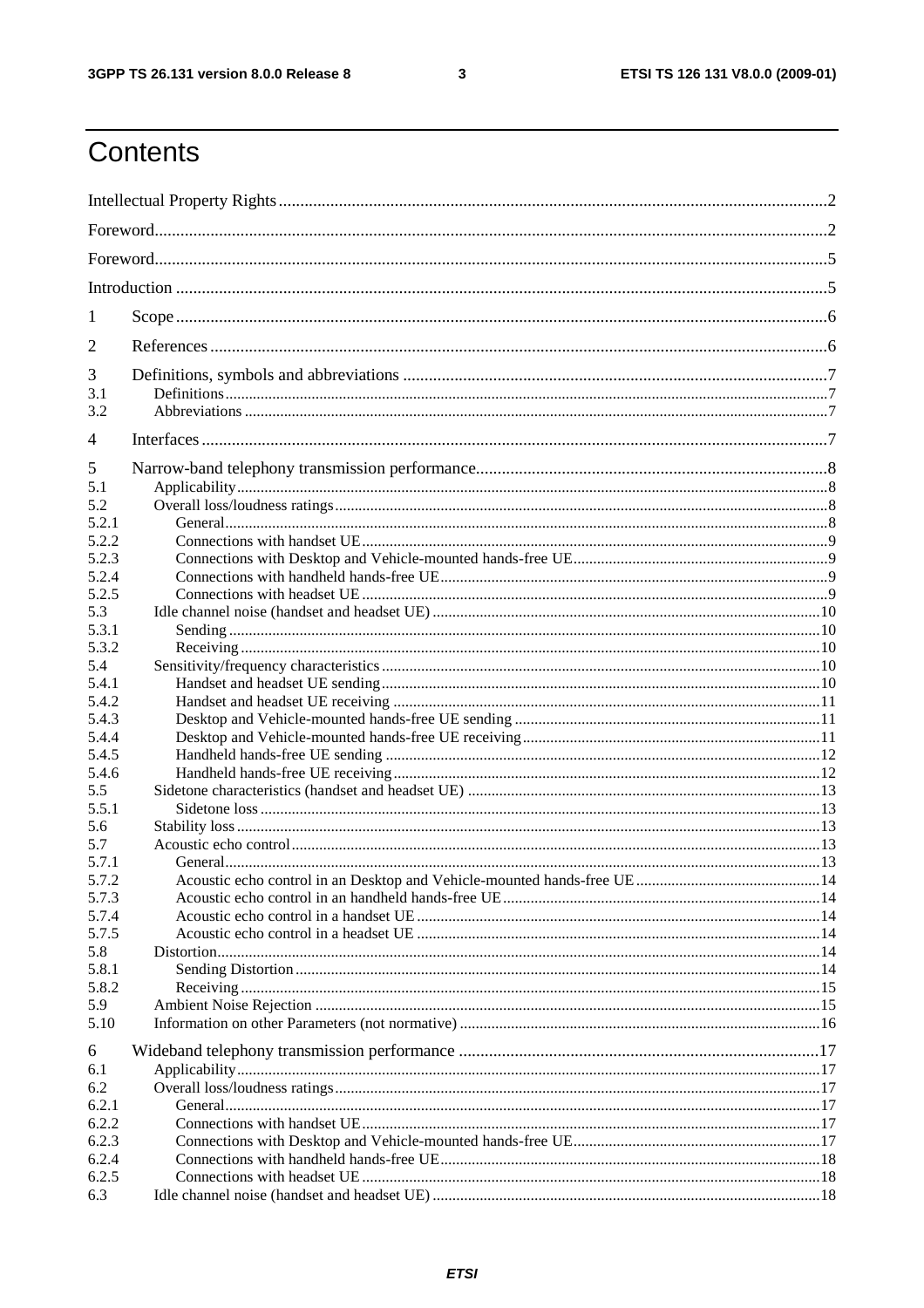#### $\overline{\mathbf{4}}$

| 6.3.1   |                               |  |
|---------|-------------------------------|--|
| 6.3.2   |                               |  |
| 6.3.2.1 |                               |  |
| 6.3.2.2 |                               |  |
| 6.4     |                               |  |
| 6.4.1   |                               |  |
| 6.4.2   |                               |  |
| 6.4.3   |                               |  |
| 6.4.4   |                               |  |
| 6.4.5   |                               |  |
| 6.4.6   |                               |  |
| 6.5     |                               |  |
| 6.5.1   |                               |  |
| 6.5.2   |                               |  |
| 6.6     |                               |  |
| 6.7     |                               |  |
| 6.7.1   |                               |  |
| 6.7.2   |                               |  |
| 6.7.3   |                               |  |
| 6.7.4   |                               |  |
| 6.7.5   |                               |  |
| 6.8     |                               |  |
| 6.8.1   |                               |  |
| 6.8.2   |                               |  |
| 6.9     |                               |  |
|         | <b>Annex A (informative):</b> |  |
|         |                               |  |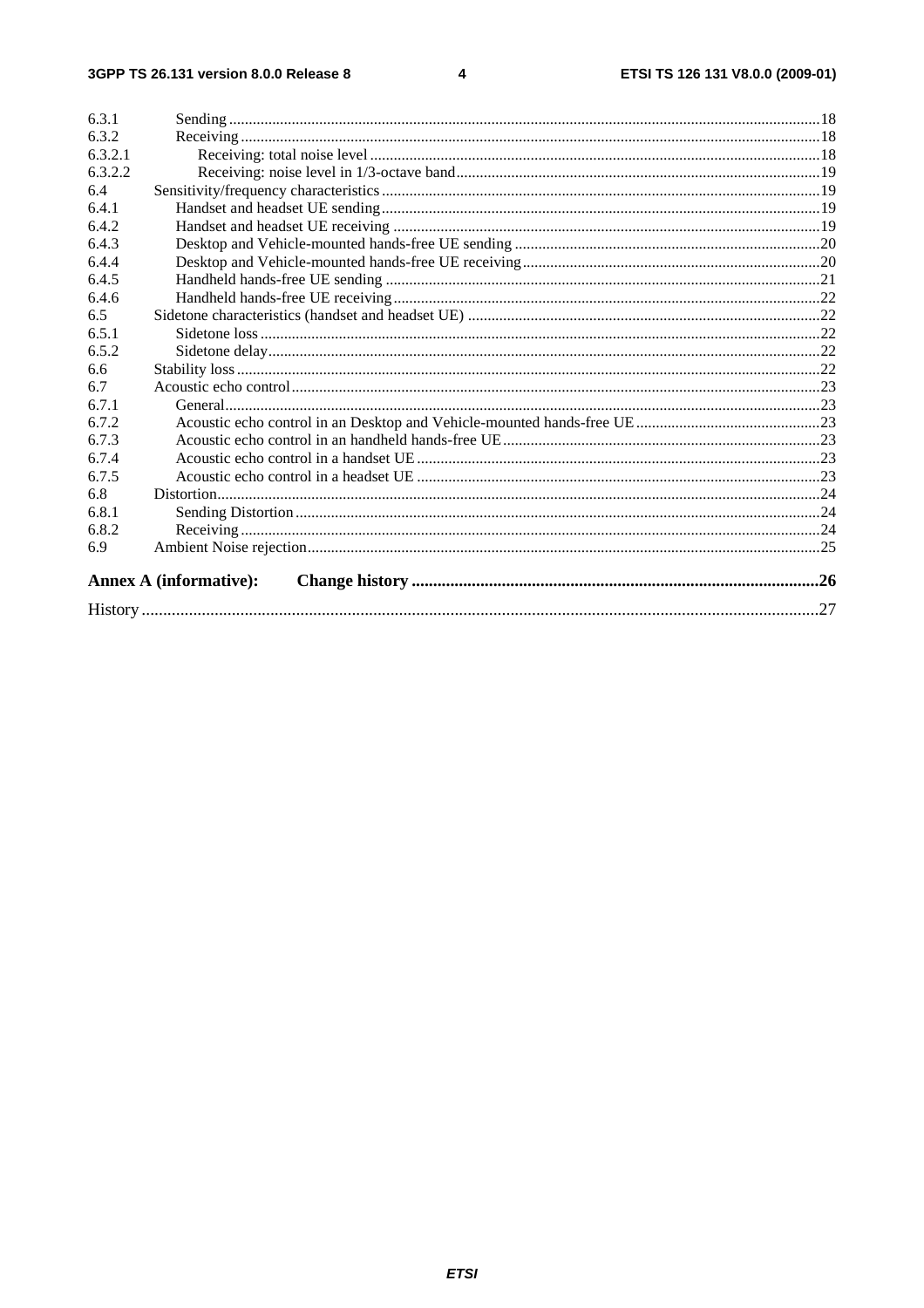# Foreword

This Technical Specification has been produced by the 3<sup>rd</sup> Generation Partnership Project (3GPP).

The contents of the present document are subject to continuing work within the TSG and may change following formal TSG approval. Should the TSG modify the contents of the present document, it will be re-released by the TSG with an identifying change of release date and an increase in version number as follows:

Version x.y.z

where:

- x the first digit:
	- 1 presented to TSG for information;
	- 2 presented to TSG for approval;
	- 3 or greater indicates TSG approved document under change control.
- y the second digit is incremented for all changes of substance, i.e. technical enhancements, corrections, updates, etc.
- z the third digit is incremented when editorial only changes have been incorporated in the document.

# Introduction

The present document specifies minimum performance requirements for the acoustic characteristics of 3G terminals when used to provide narrow-band or wideband telephony.

The objective for narrow-band services is to reach a quality as close as possible to ITU-T standards for PSTN circuits. However, due to technical and economic factors, there cannot be full compliance with the general characteristics of international telephone connections and circuits recommended by the ITU-T.

The performance requirements are specified the main body of the text; the test methods and considerations are described in TS 26.132.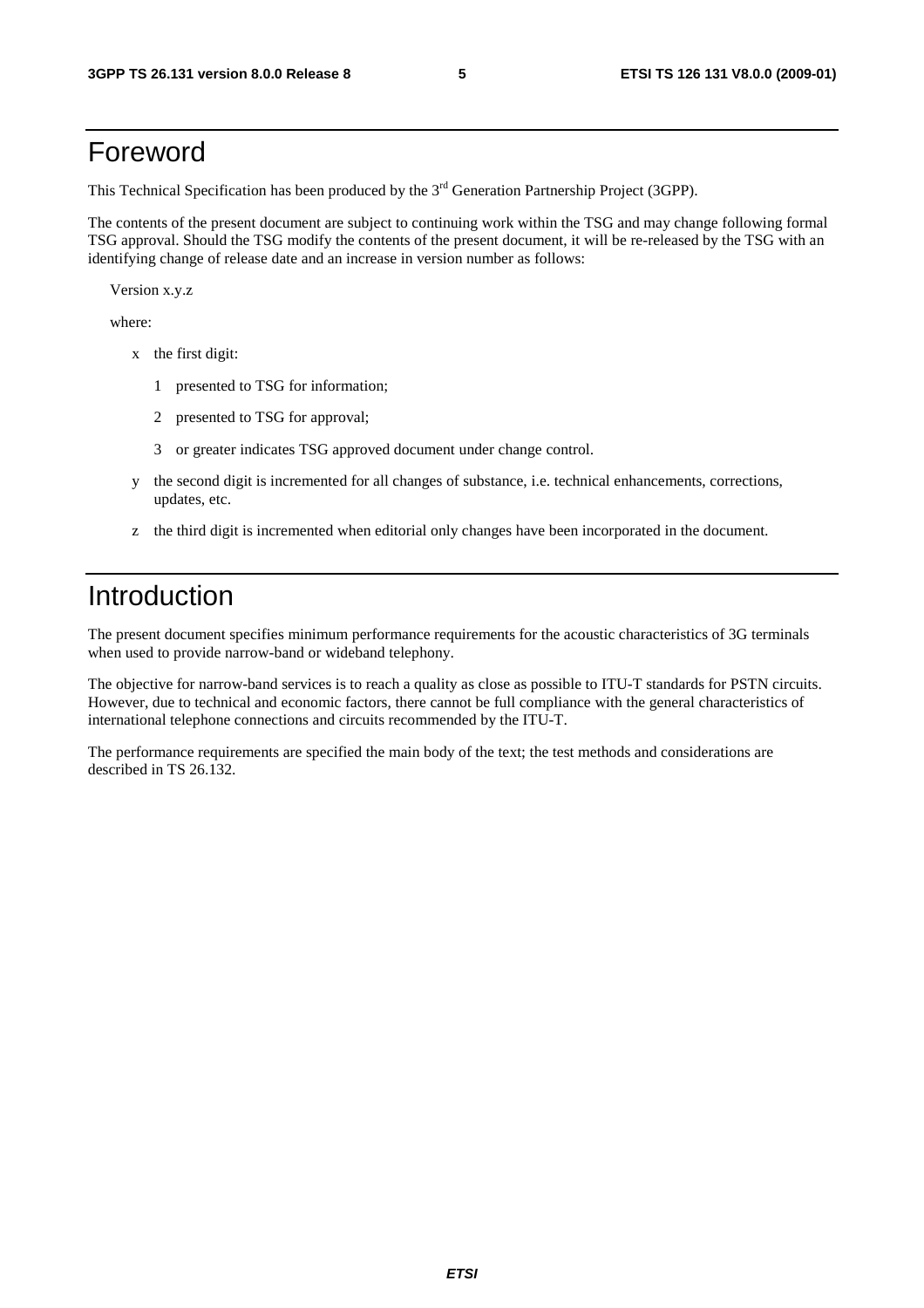## 1 Scope

The present document is applicable to any terminal capable of supporting narrow-band or wideband telephony, either as a stand-alone service or as the telephony component of a multimedia service. The present document specifies minimum performance requirements for the acoustic characteristics of 3G terminals when used to provide narrow-band or wideband telephony.

The set of minimum performance requirements enables a guaranteed level of speech quality while taking possible physical limits of the terminal design into account. Some performance objectives are also defined, if such design limits can be overcome. Care must be taken in applying performance objectives in isolation, not to degrade overall end-user speech quality.

# 2 References

The following documents contain provisions which, through reference in this text, constitute provisions of the present document.

- References are either specific (identified by date of publication, edition number, version number, etc.) or non-specific.
- For a specific reference, subsequent revisions do not apply.
- For a non-specific reference, the latest version applies. In the case of a reference to a 3GPP document (including a GSM document), a non-specific reference implicitly refers to the latest version of that document *in the same Release as the present document*.

| $[1]$  | 3GPP TS 26.132: "Narrow-band speech telephony terminal acoustic characteristics - test<br>methods".                                              |
|--------|--------------------------------------------------------------------------------------------------------------------------------------------------|
| $[2]$  | ITU-T Recommendation B.12 (1988): "Use of the decibel and the neper in<br>telecommunications"                                                    |
| $[3]$  | ITU-T Recommendation G.103 (1998): "Hypothetical reference connections".                                                                         |
| $[4]$  | ITU-T Recommendation G.111 (1993): "Loudness ratings (LRs) in an international connection".                                                      |
| $[5]$  | ITU-T Recommendation G.121 (1993): "Loudness ratings (LRs) of national systems".                                                                 |
| [6]    | ITU-T Recommendation G.122 (1993): "Influence of national systems on stability, talker echo,<br>and listener echo in international connections". |
| $[7]$  | ITU-T Recommendation G.711 1988): "Pulse code modulation (PCM) of voice frequencies".                                                            |
| [8]    | ITU-T Recommendation P.11 (1993): "Effect of transmission impairments".                                                                          |
| $[9]$  | ITU-T Recommendation P. 380 (2003): "Electro-acoustic measurements on headsets".                                                                 |
| $[10]$ | ITU-T Recommendation P.50 (1993): "Artificial voices".                                                                                           |
| $[11]$ | ITU-T Recommendation P.79 (1999) with Annex G (2001): "Calculation of loudness ratings for<br>telephone sets".                                   |
| $[12]$ | ITU-T Recommendation G.223: "Assumptions for the calculation of noise on hypothetical<br>reference circuits for telephony".                      |
| $[13]$ | ITU-T Recommendations P.340: "Transmission characteristics of hands-free telepones".                                                             |
| $[14]$ | ITU-T Recommendation P.501: "Test signals for use in telephonometry".                                                                            |
| $[15]$ | ITU-T Recommendation P.502: "Objective test methods for speech communication systems using<br>complex test signals".                             |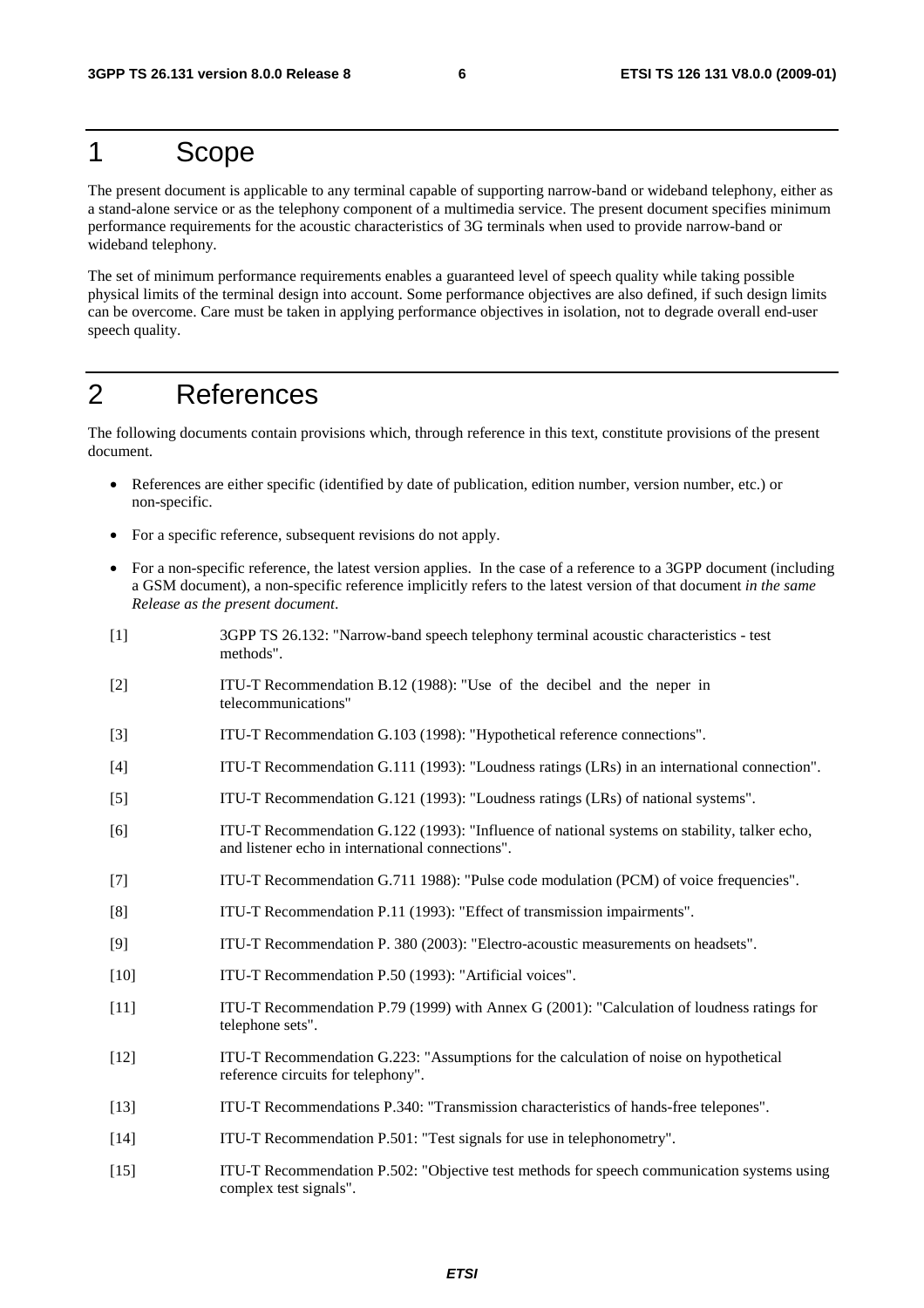# 3 Definitions, symbols and abbreviations

### 3.1 Definitions

For the purposes of the present document the term *narrow-band* shall refer to signals sampled at 8kHz; *wideband* shall refer to signals sampled at 16kHz.

For the purposes of the present document, the following terms: dB, dBr, dBm0, dBm0p and dBA, shall be interpreted as defined in ITU-T Recommendation B.12; the term dBPa shall be interpreted as the sound pressure level relative to 1 Pascal expressed in dB (0dBPa is equivalent to 94dB SPL).

A 3GPP softphone is a telephony system running on a general purpose computer or PDA complying with the 3GPP terminal acoustic requirements (TS 26.131 and 26.132).

### 3.2 Abbreviations

For the purposes of the present document, the following abbreviations apply:

| ADC         | Analogue to Digital Converter        |
|-------------|--------------------------------------|
| <b>DAC</b>  | Digital to Analogue Converter        |
| DAI         | Digital Audio Interface              |
| <b>DTX</b>  | Discontinuous Transmission           |
| <b>EEC</b>  | <b>Electrical Echo Control</b>       |
| EL          | Echo Loss                            |
| ERP         | Ear Reference Point                  |
| <b>HATS</b> | <b>Head and Torso Simulator</b>      |
| <b>LSTR</b> | Listener Sidetone Rating             |
| <b>LRGP</b> | Loudness Rating Guardring Position   |
| <b>MRP</b>  | Mouth Reference Point                |
| OLR         | <b>Overall Loudness Rating</b>       |
| <b>PCM</b>  | Pulse Code Modulation                |
| <b>PDA</b>  | Personal Digital Assistant           |
| POI         | Point of Interconnection (with PSTN) |
| <b>PSTN</b> | Public Switched Telephone Network    |
| <b>RLR</b>  | <b>Receive Loudness Rating</b>       |
| <b>SLR</b>  | Send Loudness Rating                 |
| <b>STMR</b> | <b>Sidetone Masking Rating</b>       |
| SS.         | <b>System Simulator</b>              |
| TX          | Transmission                         |
| UE          | User Equipment                       |
| UPCMI       | 13-bit Uniform PCM Interface         |
|             |                                      |

# 4 Interfaces

The interfaces required to define terminal acoustic characteristics are shown in figure 1. These are the air interface and the point of interconnect (POI).

The Air Interface is specified by the 3G 25 series specifications and is required to achieve user equipment (UE) transportability. Analogue measurements can be made at this point using a system simulator (SS) comprising the appropriate radio terminal equipment and speech transcoder. The losses and gains introduced by the test speech transcoder will need to be specified.

The POI with the public switched telephone network (PSTN) is considered to have a relative level of 0 dBr, where signals will be represented by 8-bit A-law, according to ITU-T Recommendation G.711. Analogue measurements may be made at this point using a standard send and receive side, as defined in ITU-T Recommendations.

Five classes of acoustic interface are considered in this specification: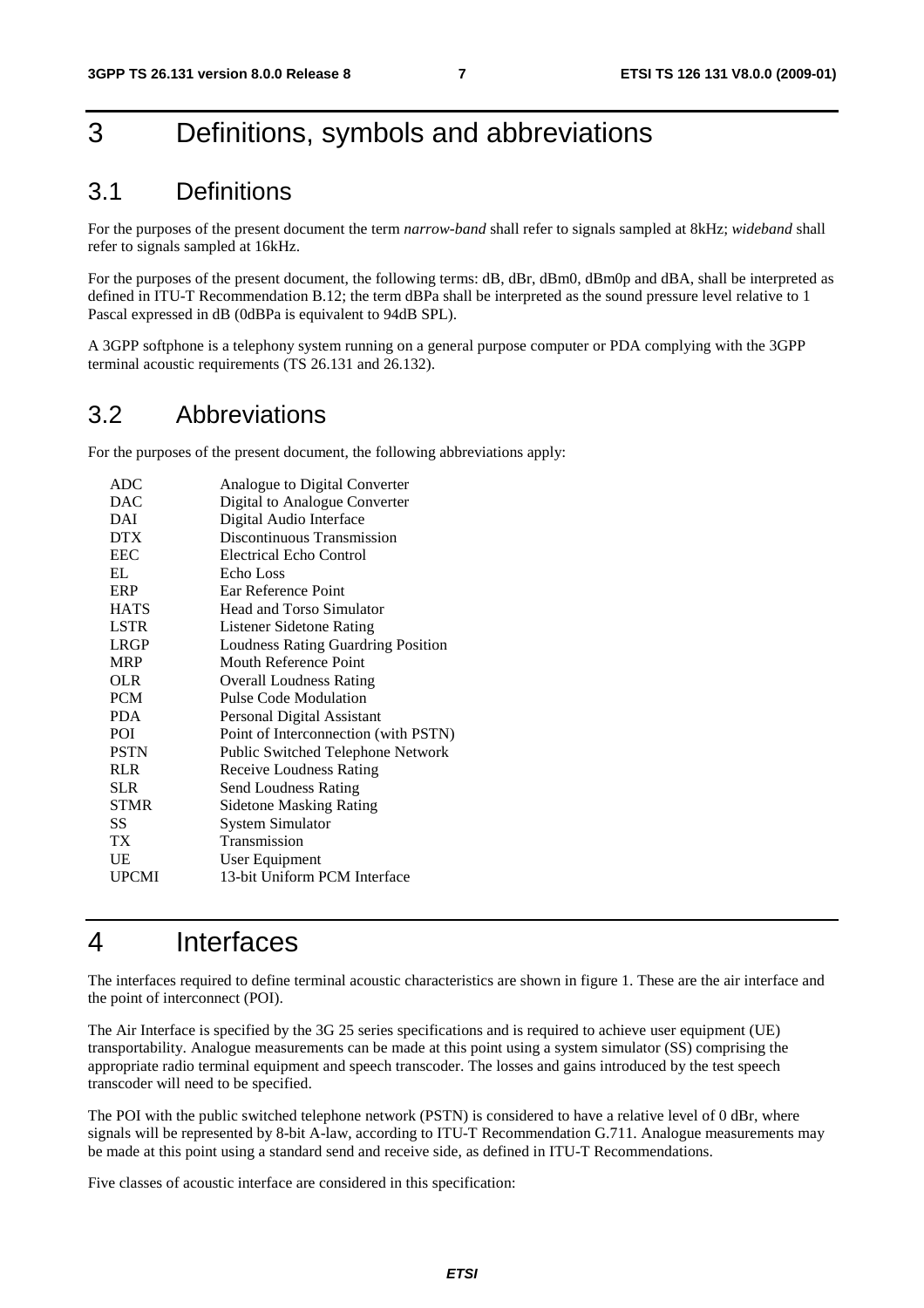- Handset UE including softphone UE used as a handset;
- Headset UE including softphone UE used with headset;
- Desktop-mounted hands-free UE including softphone UE with external loudspeaker(s) used in handsfree mode;
- Vehicle-mounted hands-free UE including softphone UE mounted in a vehicule;
- Handheld hands-free UE including softphone UE with internal loudspeaker(s) used in handsfree mode.

(See definition of softphone in Clause 3.1)

- NOTE: The requirements and performance objectives for a softphone UE shall be derived according to the following rules:
	- When using a softphone UE as a handset: requirements and performance objectives shall correspond to handset mode.
	- When using a softphone UE with headset: requirements and performance objectives shall correspond to headset mode.
	- When a softphone UE is mounted in a vehicle: requirements and performance objectives shall correspond to Vehicle-mounted handsfree mode.
	- When using a softphone UE in handsfree mode:
		- When using internal loudspeaker(s), requirements and performance objectives shall correspond to handheld hands-free.
		- When using external loudspeaker(s), requirements and performance objectives shall correspond to desktop-mounted hands-free.

# 5 Narrow-band telephony transmission performance

### 5.1 Applicability

The performance requirements in this sub-clause shall apply when UE is used to provide narrow-band telephony, either as a stand-alone service, or as part of a multimedia service.

### 5.2 Overall loss/loudness ratings

#### 5.2.1 General

An international connection involving a 3G network and the PSTN should meet the overall loudness rating (OLR) limits in ITU-T Recommendation G.111. The national parts of the connection should therefore meet the send and receive loudness rating (SLR, RLR) limits in ITU-T Recommendation G.121.

For the case where digital routings are used to connect the 3G network to the international chain of circuits, the SLR and RLR of the national extension will be largely determined by the SLR and RLR of the 3G network. The limits given below are consistent with the national extension limits and long term objectives in ITU-T Recommendation G.121.

The SLR and RLR values for the 3G network apply up to the POI. However, the main determining factors are the characteristics of the UE, including the analogue to digital conversion (ADC) and digital to analogue conversion (DAC). In practice, it is convenient to specify loudness ratings to the Air Interface. For the normal case, where the 3G network introduces no additional loss between the Air Interface and the POI, the loudness ratings to the PSTN boundary (POI) will be the same as the loudness ratings measured at the Air Interface. However, in some cases loss adjustment may be needed for interworking situations in individual countries.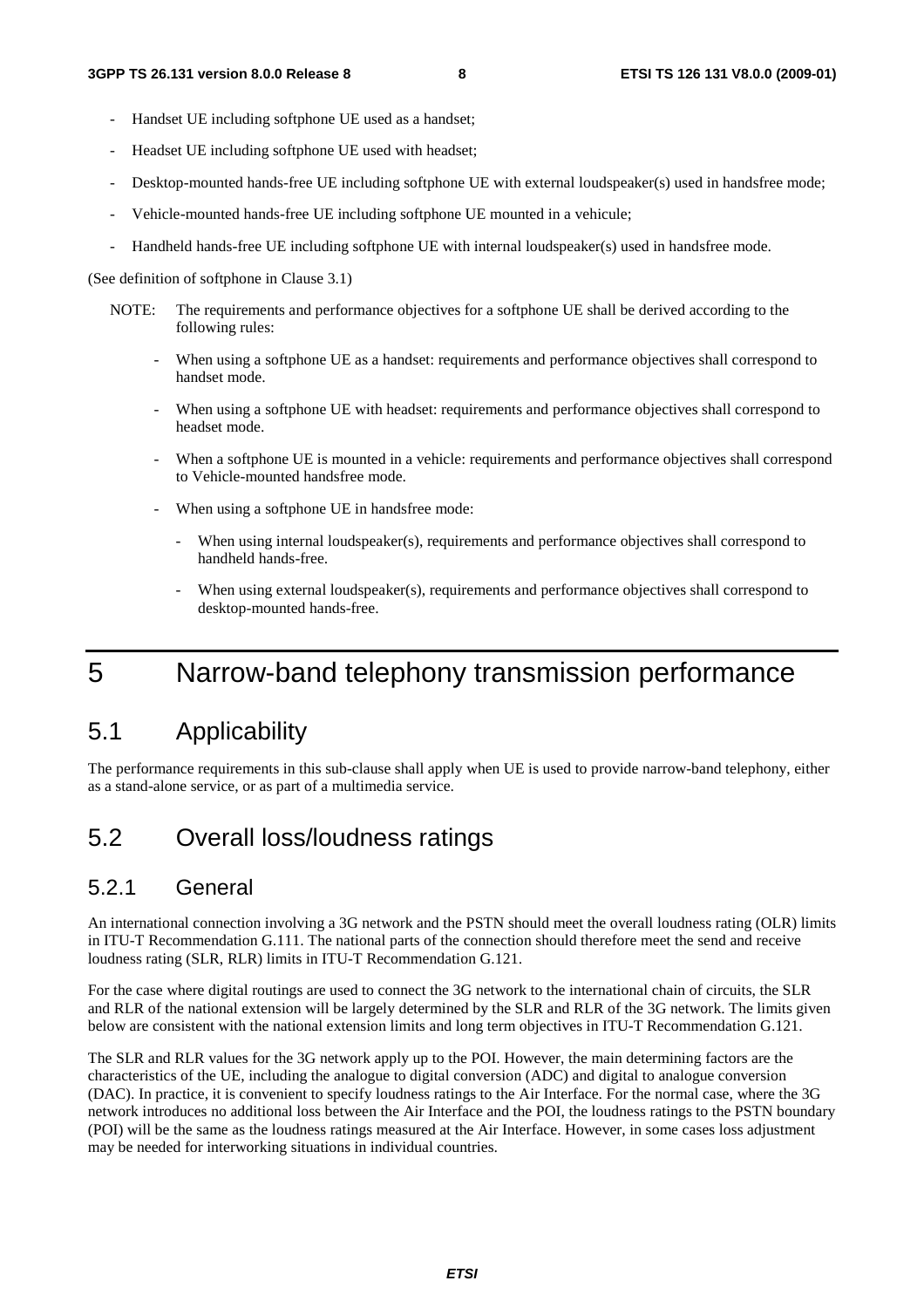### 5.2.2 Connections with handset UE

The nominal values of SLR/RLR to the POI shall be:

 $SLR = 8 +/- 3$  dB:

 $RLR = 2 +/- 3$  dB.

Where a user controlled receiving volume control is provided, the RLR shall meet the selected nominal value for at least one setting of the control. When the control is set to maximum, the RLR shall not be less than (louder than) - 13 dB.

With the volume control set to the minimum position the RLR shall not be greater than (quieter than) 18 dB.

Compliance shall be checked by the relevant tests described in TS 26.132.

NOTE: The mechanical design of some UE may make it impossible to seal the ear-piece to the knife edge of the ITU-T artificial ear. Minimal additional methods may be used to provide the seal provided that they do not affect the mounting position of the UE with respect to the Mouth Reference Point and the Ear Reference Point.

### 5.2.3 Connections with Desktop and Vehicle-mounted hands-free UE

The nominal values of SLR/RLR to/from the POI shall be:

 $SLR = 13 + (-4)$ 

 $RLR = 2 +/- 4 dB$ .

Compliance shall be checked by the relevant tests described in TS 26.132.

Where a user controlled volume control is provided, the RLR shall meet the nominal value at one setting of the control. It is recommended that a volume control giving at least 15 dB increase from the nominal RLR (louder) is provided for hands-free units intended to work in the vehicle environment. This is to allow for the increased noise volume in a moving vehicle.

#### 5.2.4 Connections with handheld hands-free UE

The nominal values of SLR/RLR to/from the POI shall be:

 $SLR = 13 + (-4)$ 

 $RLR = 6 + 12 / - 4 dB$ .

Compliance shall be checked by the relevant tests described in TS 26.132.

Where a user controlled volume control is provided, the RLR shall meet the nominal value at one setting of the control.

### 5.2.5 Connections with headset UE

The SLR and RLR should be measured and computed using methods given in ITU-T Recommendation P.38. This Recommendation currently gives a measuring technique for supra-aural earphone and insert type receivers. Study is continuing on other types of ear-pieces in ITU-T Study Group 12

The nominal values of SLR/RLR to/from the POI shall be:

 $SLR = 8 + (-3)$  dB;

 $RLR = 2 +/- 3$  dB with any volume control set to mid position.

Where a user controlled receiving volume control is provided, the RLR shall meet the selected nominal value for at least one setting of the control. When the control is set to maximum, the RLR shall not be less than (louder than) -13 dB.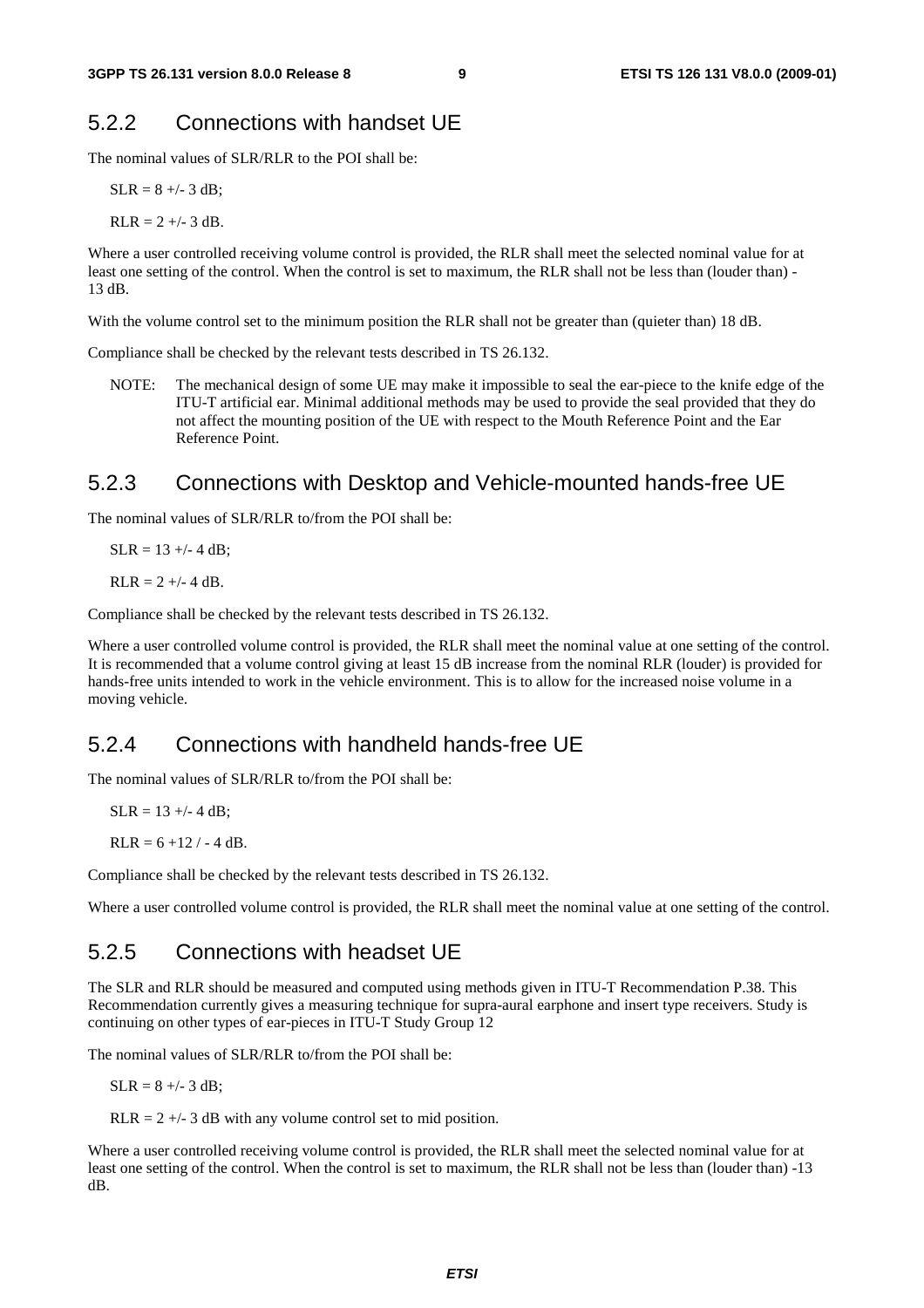With the volume control set to the minimum position the RLR shall not be greater than (quieter than) 18 dB.

Compliance shall be checked by the relevant tests described in 3GPP TS 26.132.

### 5.3 Idle channel noise (handset and headset UE)

### 5.3.1 Sending

The maximum noise level produced by the apparatus at the output of the SS under silent conditions in the sending direction shall not exceed -64 dBm0p.

- NOTE 1: This level includes the eventual noise contribution of an acoustic echo canceller under the condition that no signal is received.
- NOTE 2: This figure applies to the wideband noise signal. It is recommended that the level of single frequency disturbances should be 10 dB lower (ITU-T Recommendation P.11).

Compliance shall be checked by the relevant test described in TS 26.132.

#### 5.3.2 Receiving

The maximum (acoustic) noise level at the handset and headset UE when no signal is applied to the input of the SS shall be as follows:

 If no user-controlled receiving volume control is provided, or, if it is provided, at the setting of the user-controlled receiving volume control at which the RLR is equal to the nominal value, the noise measured at the ear reference point (ERP) contributed by the receiving equipment alone shall not exceed -57 dB Pa(A).

Where a volume control is provided, the measured noise shall also not exceed -54 dB Pa(A) at the maximum setting of the volume control.

NOTE: In a connection with the PSTN, noise conditions as described in ITU-T Recommendation G.103 can be expected at the input (POI) of the 3G network. The characteristics of this noise may be influenced by the speech transcoding process (for further study).

Compliance shall be checked by the relevant test described in 3GPP TS 26.132.

### 5.4 Sensitivity/frequency characteristics

#### 5.4.1 Handset and headset UE sending

The sensitivity/frequency characteristics shall be as follows:

The sending sensitivity frequency response, measured either from the mouth reference point (MRP) to digital interface or from the MRP to the SS audio output (digital output of the reference speech decoder of the SS), shall be within a mask, which can be drawn between the points given in table 1. The mask is drawn with straight lines between the breaking points in table 1 on a logarithmic (frequency) - linear (dB sensitivity) scale.

| <b>Frequency (Hz)</b> | <b>Upper limit</b> | <b>Lower limit</b> |
|-----------------------|--------------------|--------------------|
| 100                   | $-12$              |                    |
| 200                   |                    |                    |
| 300                   |                    | $-12$              |
| 1 000                 |                    | -6                 |
| 2 0 0 0               |                    | -6                 |
| 3 0 0 0               |                    | -6                 |
| 3 4 0 0               |                    | -9                 |
| 4 0 0 0               |                    |                    |

**Table 1: Sending sensitivity/frequency mask** 

NOTE: All sensitivity values are expressed in dB on an arbitrary scale.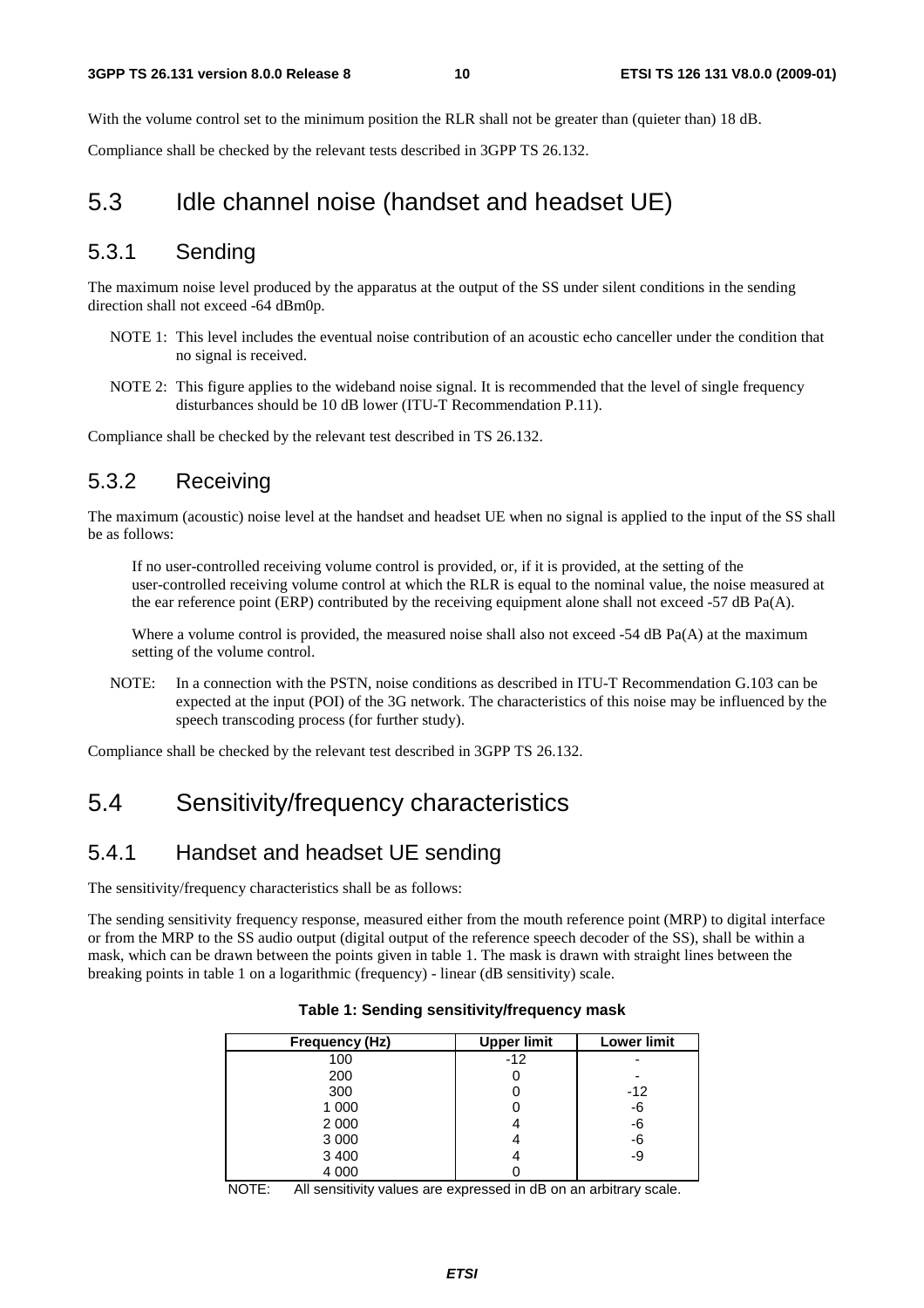Compliance shall be checked by the relevant test described in TS 26.132.

### 5.4.2 Handset and headset UE receiving

The sensitivity/frequency characteristics shall be as follows:

The receiving sensitivity frequency response, measured either from the digital interface to the ERP or from the SS audio input (analogue or digital input of the reference speech encoder of the SS) to the ERP, shall be within a mask, which can be drawn with straight lines between the breaking points in table 2 on a logarithmic (frequency) - linear (dB sensitivity) scale. The values in table 2 are provisional and are for further study.

|  |  | Table 2: Receiving sensitivity/frequency mask |  |  |  |  |
|--|--|-----------------------------------------------|--|--|--|--|
|--|--|-----------------------------------------------|--|--|--|--|

| <b>Frequency (Hz)</b> | <b>Upper limit</b> | <b>Lower limit</b> |
|-----------------------|--------------------|--------------------|
| 100                   |                    |                    |
| 200                   |                    |                    |
| 300                   |                    | -6                 |
| 1000                  |                    | -6                 |
| 2000                  |                    | -6                 |
| 3400                  |                    | -6                 |
| 4 0 0 0               |                    |                    |

NOTE 1: All sensitivity values are expressed in dB on an arbitrary scale.

NOTE 2: The limit at intermediate frequencies lies on a straight line drawn between the given values on a log (frequency) - linear (dB) scale.

Compliance shall be checked by the relevant test described in TS 26.132.

#### 5.4.3 Desktop and Vehicle-mounted hands-free UE sending

The sending sensitivity frequency response from the MRP to the SS audio output (digital output of the reference speech decoder of the SS) shall be as follows:

The sending sensitivity frequency response shall be within the mask which can be drawn with straight lines between the breaking points in table 3 on a logarithmic (frequency) - linear (dB sensitivity) scale.

| <b>Frequency (Hz)</b> | <b>Upper limit</b> | <b>Lower limit</b> |
|-----------------------|--------------------|--------------------|
| 200                   |                    |                    |
| 250                   |                    |                    |
| 315                   |                    | $-14$              |
| 400                   |                    | $-13$              |
| 500                   |                    | $-12$              |
| 630                   |                    | $-11$              |
| 800                   |                    | $-10$              |
| 1 000                 |                    | -8                 |
| 1 300                 | 2                  | -8                 |
| 1 600                 | З                  | -8                 |
| 2 0 0 0               | 4                  | -8                 |
| 2 500                 |                    | -8                 |
| 3 1 0 0               |                    | -8                 |
| 4 0 0 0               |                    |                    |

#### **Table 3: Hands-free sending sensitivity/frequency response**

NOTE: All sensitivity values are expressed in dB on an arbitrary scale.

Compliance shall be checked by the relevant test described in TS 26.132.

### 5.4.4 Desktop and Vehicle-mounted hands-free UE receiving

The receiving sensitivity frequency response from the SS audio input (analogue or digital input of the reference speech encoder of the SS) to the ERP shall be as follows:

The receiving sensitivity frequency response shall be within the mask which can be drawn with straight lines between the breaking points in table 4 on a logarithmic (frequency) - linear (dB sensitivity) scale.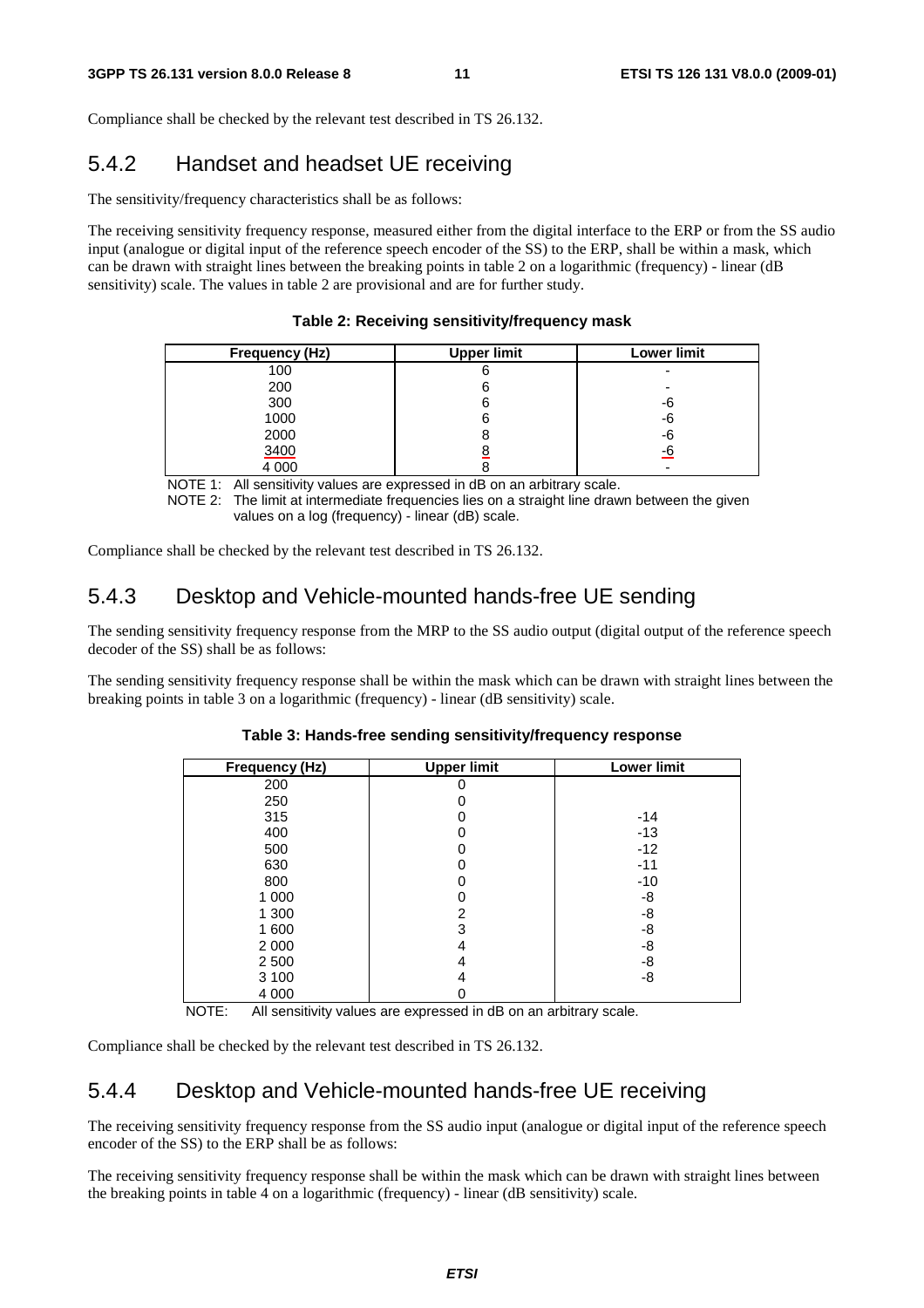| Frequency (Hz) | <b>Upper limit</b> | <b>Lower limit</b> |
|----------------|--------------------|--------------------|
| 200            |                    |                    |
| 250            |                    |                    |
| 315            |                    | $-15$              |
| 400            |                    | $-12$              |
| 500            |                    | $-12$              |
| 630            |                    | $-12$              |
| 800            |                    | $-12$              |
| 1 0 0 0        |                    | $-12$              |
| 1 300          |                    | $-12$              |
| 1 600          |                    | $-12$              |
| 2 0 0 0        |                    | $-12$              |
| 2 500          |                    | $-12$              |
| 3 100          |                    | $-12$              |
| 4 0 0 0        |                    |                    |

NOTE: All sensitivity values are expressed in dB on an arbitrary scale.

Compliance shall be checked by the relevant test described in TS 26.132.

#### 5.4.5 Handheld hands-free UE sending

The sending sensitivity frequency response from the MRP to the SS audio output (digital output of the reference speech decoder of the SS) shall be as follows:

The sending sensitivity frequency response shall be within the mask which can be drawn with straight lines between the breaking points in table 5 on a logarithmic (frequency) - linear (dB sensitivity) scale.

| <b>Frequency (Hz)</b> | <b>Upper limit</b> | <b>Lower limit</b> |
|-----------------------|--------------------|--------------------|
| 200                   |                    |                    |
| 250                   |                    |                    |
| 315                   |                    | -14                |
| 400                   |                    | $-13$              |
| 500                   |                    | $-12$              |
| 630                   |                    | $-11$              |
| 800                   |                    | $-10$              |
| 1 0 0 0               |                    | -8                 |
| 1 300                 | 2                  | -8                 |
| 1 600                 | 3                  | -8                 |
| 2 0 0 0               | 4                  | -8                 |
| 2 5 0 0               | 4                  | -8                 |
| 3 1 0 0               | 4                  | -8                 |
| 4 0 0 0               |                    |                    |

**Table 5: Hands-free sending sensitivity/frequency response** 

NOTE: All sensitivity values are expressed in dB on an arbitrary scale.

Compliance shall be checked by the relevant test described in TS 26.132.

#### 5.4.6 Handheld hands-free UE receiving

The receiving sensitivity frequency response from the SS audio input (analogue or digital input of the reference speech encoder of the SS) to the ERP shall be as follows:

The receiving sensitivity frequency response shall be within the mask which can be drawn with straight lines between the breaking points in table 6 on a logarithmic (frequency) - linear (dB sensitivity) scale.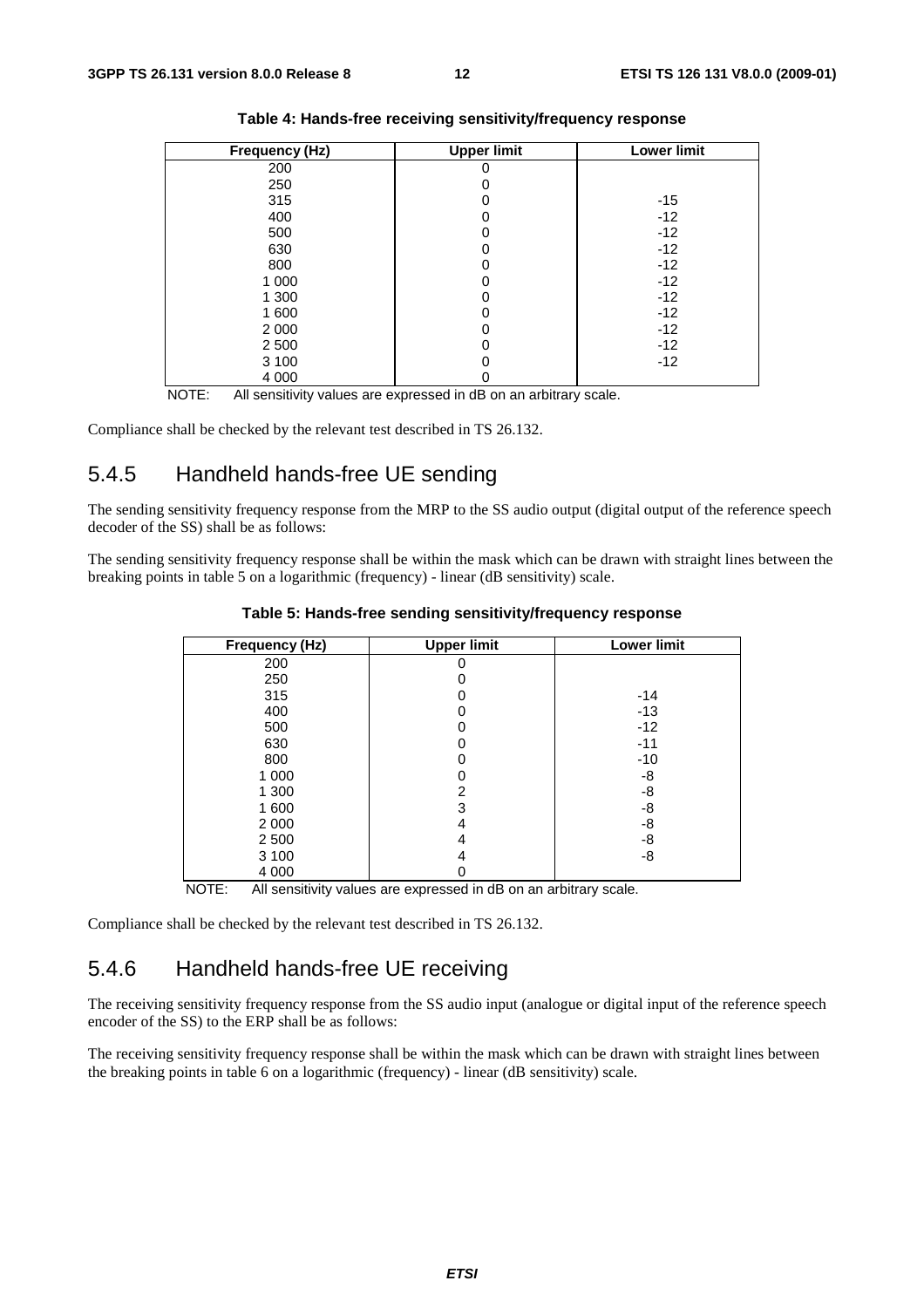| <b>Frequency (Hz)</b> | <b>Upper limit</b> | <b>Lower limit</b> |
|-----------------------|--------------------|--------------------|
| 200                   |                    |                    |
| 250                   |                    |                    |
| 315                   | 0                  |                    |
| 400                   |                    |                    |
| 500                   |                    |                    |
| 630                   |                    |                    |
| 800                   | 0                  | $-12$              |
| 1 0 0 0               |                    | $-12$              |
| 1 300                 | 0                  | $-12$              |
| 1 600                 | 0                  | $-12$              |
| 2 0 0 0               | 0                  | $-12$              |
| 2 500                 |                    | $-12$              |
| 3 100                 | 0                  | $-12$              |
| 4 0 0 0               | 0                  |                    |

**Table 6: Hands-free receiving sensitivity/frequency response** 

NOTE: All sensitivity values are expressed in dB on an arbitrary scale.

Compliance shall be checked by the relevant test described in TS 26.132.

### 5.5 Sidetone characteristics (handset and headset UE)

#### 5.5.1 Sidetone loss

If the LRGP method is used as described in 3GPP TS 26.132, then the talker sidetone masking rating (STMR) shall be  $18 + 5$  dB.

If the HATS method is used as described in 3GPP TS 26.132, then the talker sidetone masking rating (STMR) shall be  $16 dB \pm 4 dB$  for nominal setting of the volume control. For all other positions of the volume control, the STMR must not be below 8 dB.

Compliance shall be checked by the relevant test described in 3GPP TS 26.132.

### 5.6 Stability loss

The stability loss presented to the PSTN by the 3G network at the POI should meet the principles of the requirements in clauses 2 and 3 of ITU-T Recommendation G.122. These requirements will be met if the attenuation between the digital input and digital output at the POI is at least 6 dB at all frequencies in the range 200 Hz to 4 kHz under the worst case acoustic conditions at the UE (any acoustic echo control should be enabled). For the normal case of digital connection between the Air Interface and the POI, the stability requirement can be applied at the Air Interface.

The worst case acoustic conditions will be as follows (with any volume control set to maximum):

**Handset UE:** the handset lying on, and the transducers facing, a hard surface with the ear-piece uncapped.

**Headset UE:** for further study

**Handsfree UE:** no requirement other than echo loss.

NOTE: The test procedure must take into account the switching effects of echo control and discontinuous transmission (DTX).

### 5.7 Acoustic echo control

#### 5.7.1 General

The echo loss (EL) presented by the 3G network at the POI should be at least 46 dB during single talk. This value takes into account the fact that UE is likely to be used in a wide range of noise environments.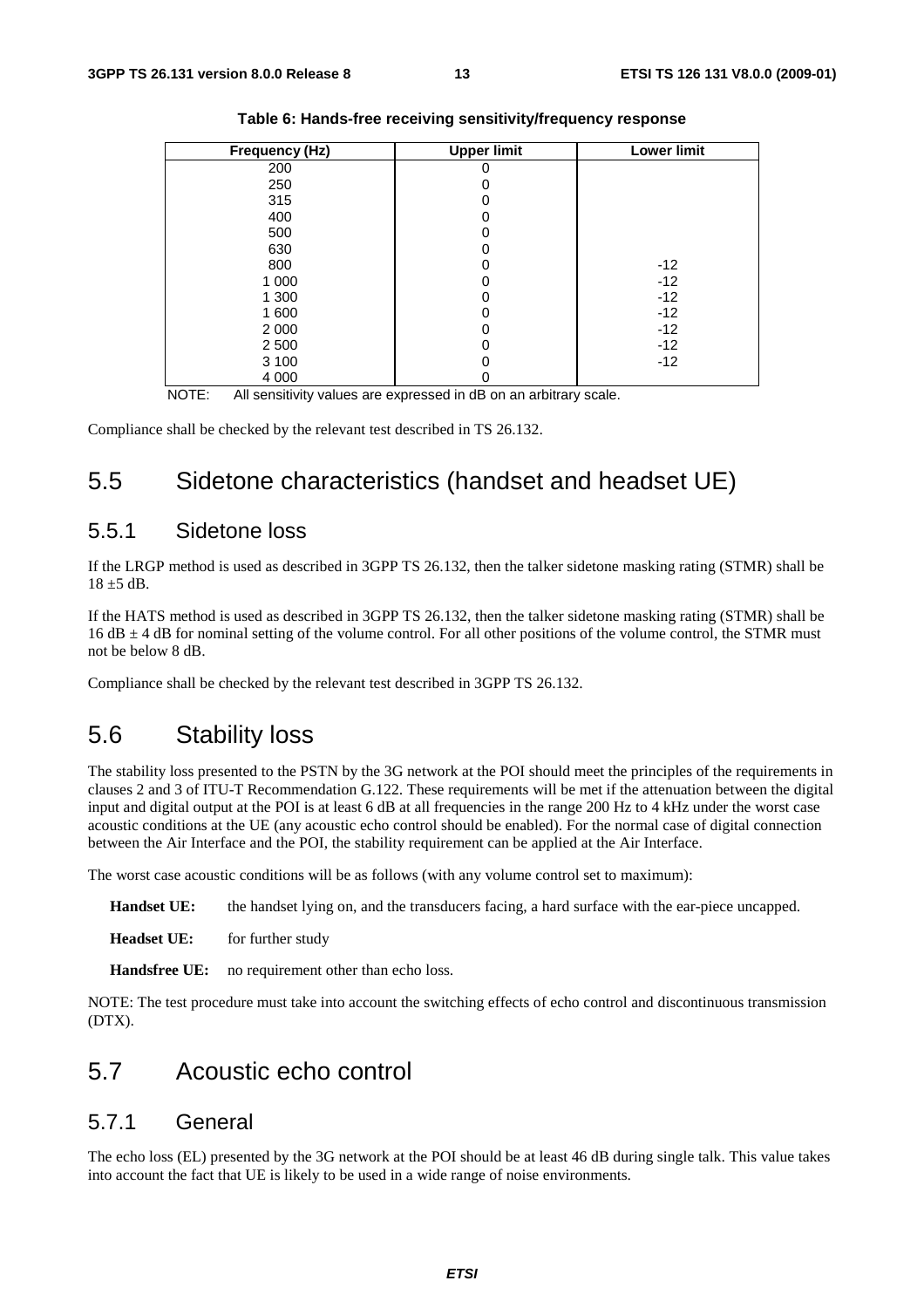The use of acoustic echo control is not mandated for 3G networks and the connection between the UE and the POI is zero loss. Therefore the acoustic echo control provided in UE should provide a TCLw of at least 46 dB at the POI over the likely range of acoustic end delays.

If acoustic echo control is provided by voice switching, comfort noise should be injected. This comfort noise shall operate in the same way to that used in DTX.

#### 5.7.2 Acoustic echo control in an Desktop and Vehicle-mounted handsfree UE

The TCLw for the handsfree UE shall be at least 40 dB at the nominal setting of the volume control in quiet background conditions and at least 33 dB at the maximum user selectable volume control setting. If acoustic echo control is provided using some form of echo cancellation technique, the cancellation algorithm should be designed to cope with the expected reverberation and dispersion. In the case of the hands-free UE, this reverberation and dispersion may be time variant. Compliance with this requirement shall be checked by the relevant test described in TS 26.132.

### 5.7.3 Acoustic echo control in an handheld hands-free UE

The TCLw for the hands-free UE shall be at least 40 dB at the nominal setting of the volume control in quiet background conditions and at least 33 dB at the maximum user selectable volume control setting. If acoustic echo control is provided using some form of echo cancellation technique, the cancellation algorithm should be designed to cope with the expected reverberation and dispersion. In the case of the hands-free UE, this reverberation and dispersion may be time variant. Compliance with this requirement shall be checked by the relevant test described in TS 26.132.

### 5.7.4 Acoustic echo control in a handset UE

The TCLw for the handset UE shall be at least 46 dB. Careful acoustic design of the handset body and selection of the mouth and ear piece transducers may facilitate the required acoustic echo loss without the need for active echo control techniques. However, should echo cancellation be employed the echo canceller should be capable of dealing with the variations in handset positions when in normal use. The implications of this are under study. Compliance with this requirement shall be checked by the relevant test described in TS 26.132.

### 5.7.5 Acoustic echo control in a headset UE

The TCLw for a headset UE shall be 46 dB. Due to the obstacle effect of the head in this type of terminal, careful design might mean that no active echo control is necessary.

### 5.8 Distortion

### 5.8.1 Sending Distortion

The sending part shall meet the following distortion requirements:

NOTE: Digital signal processing other than the transcoder itself is included in this requirement (e.g. echo cancelling).

Distortion shall be measured between MRP and the SS audio output (output of the reference speech decoder of the SS). The ratio of signal-to-total distortion power measured with the proper noise weighting (see table 4 of ITU-T Recommendation G.223) shall be above the limits given in table 7 unless the sound pressure at MRP exceeds +10 dBPa.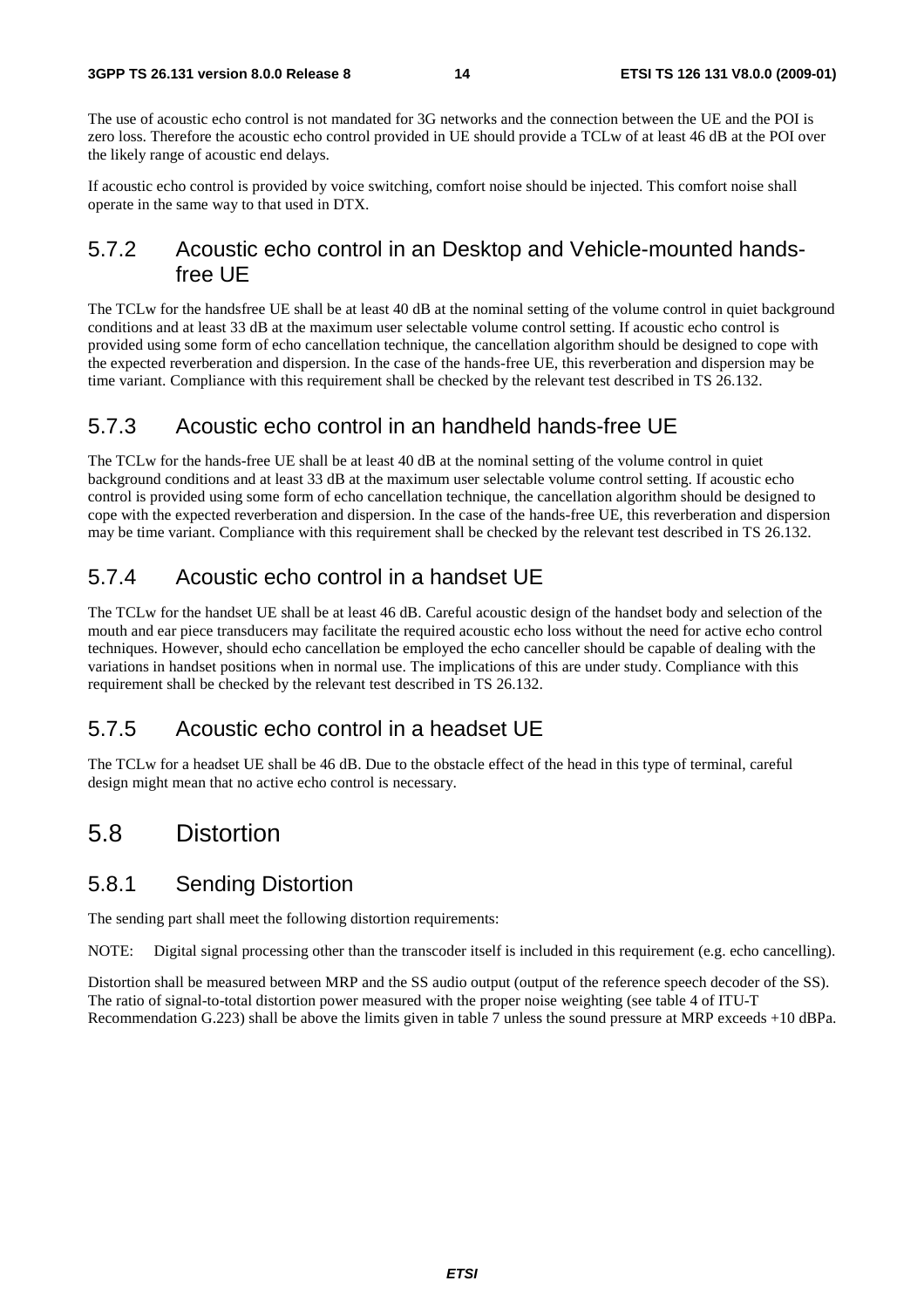| Sending level dB relative to ARL | <b>Sending Ratio (dB)</b> |
|----------------------------------|---------------------------|
|                                  |                           |
| $-25$                            | 26.6                      |
| $-20$                            | 30,7                      |
| $-10$                            | 33,3                      |
| 0                                | 33,7                      |
| +7                               | 31,7                      |
| $+10$                            | 25,5                      |

**Table 7: Limits for signal-to-total distortion ratio** 

Limits for intermediate levels are found by drawing straight lines between the breaking points in the table on a linear (dB signal level) - linear (dB ratio) scale.

Compliance of the sending distortion shall be checked by the test described in TS 26.132.

### 5.8.2 Receiving

The receiving part between the SS audio input (input of the reference speech encoder of the SS) and ERP shall meet the requirements at the nominal setting of the volume control:

The ratio of signal-to-total distortion power measured with the proper noise weighting (see table 4 of ITU-T Recommendation G.223) shall be above the limits given in table 8 when the sound pressure at ERP is up to +10 dBPa. For sound pressures exceeding +10 dBPa at the ERP there is no distortion requirement.

| Receiving level at the digital interface (dBm0) | <b>Receiving Ratio (dB)</b> |
|-------------------------------------------------|-----------------------------|
| -45                                             | 17,5                        |
| $-40$                                           | 22,5                        |
| $-30$                                           | 30,5                        |
| $-20$                                           | 33,0                        |
| $-10$                                           | 33,5                        |
| -3                                              | 31,2                        |
|                                                 | 25,5                        |

**Table 8: Limits for signal-to-total distortion ratio** 

Limits for intermediate levels are found by drawing straight lines between the breaking points in the table on a linear (dB signal level) - linear (dB ratio) scale.

Compliance of the receiving distortion shall be checked by the appropriate test method in TS 26.132.

### 5.9 Ambient Noise Rejection

Handset and Headset UE:

The nature of mobile telephony is such that the UE will typically be operated in high ambient acoustic noise. Due to the adverse interaction of noise signals with speech codecs operating at lower rates, for example 8kbit/s or less, a minimum noise rejection specification is required.

The UE ambient noise rejection ANR, calculated as a Single Figure DELSM (SFDELSM) shall be greater than or equal to the nominal value of 0dB. Due to the uncertainty inherent in the measurement method for ANR, a 3dB tolerance is allowed on the nominal value.

For good performance, it is recommended that a figure of +3 dB should be achieved.

Compliance shall be checked by the relevant test described in 3GPP TS 26.132.

Hands-free UE (all categories):

No requirement in hands-free operations.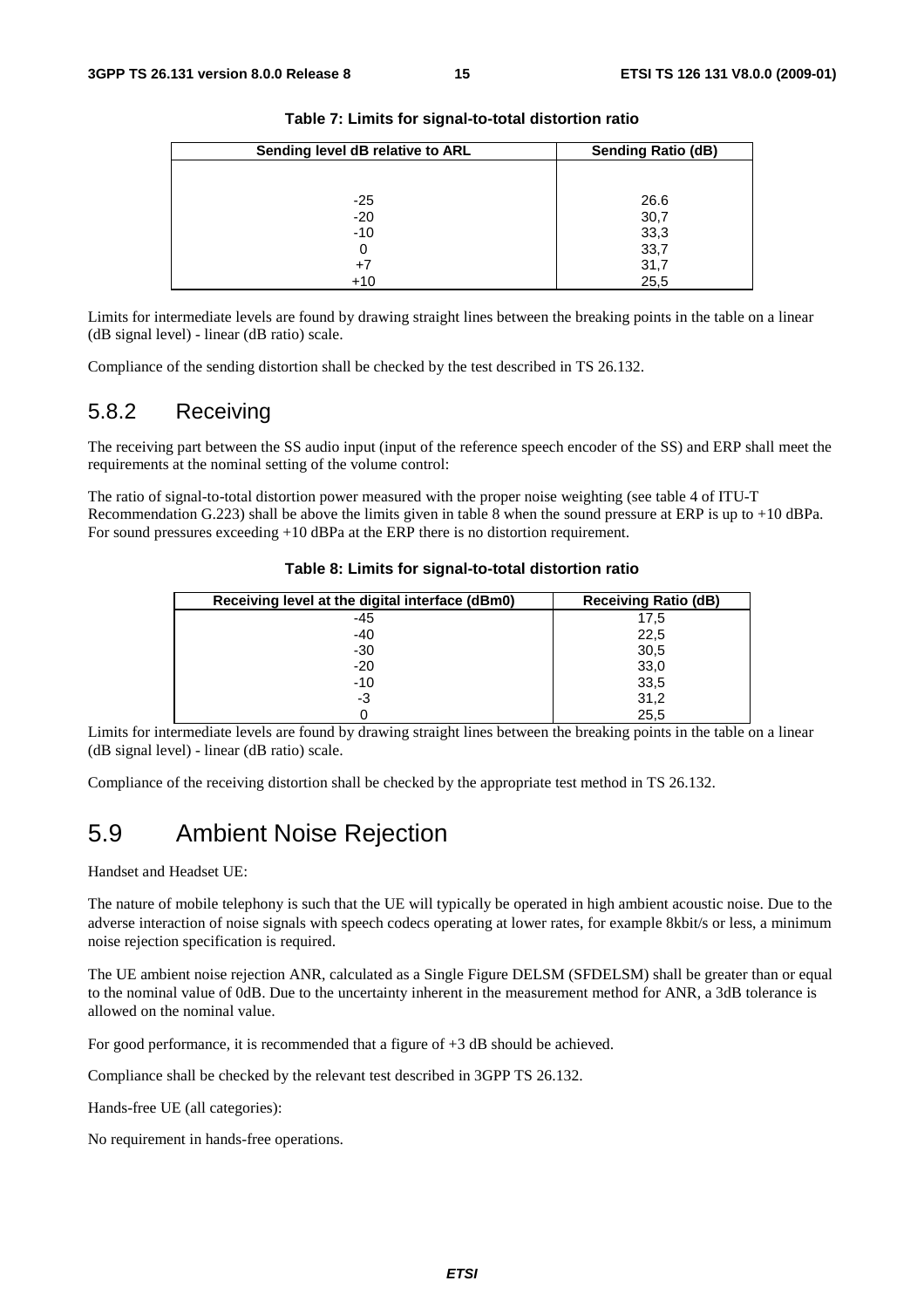

NOTE 1: Includes DTX functionality.

NOTE 2: Connection to PSTN should include electrical echo control (EEC).

#### **Figure 1: 3G Interfaces for specification and testing of terminal narrow-band acoustic characteristics**

# 5.10 Information on other Parameters (not normative)

Information about additional parameters relevant to speech quality e.g. for terminals where signal processing is used can be found in ITU-T Recommendations P.340, P.501 and P.502.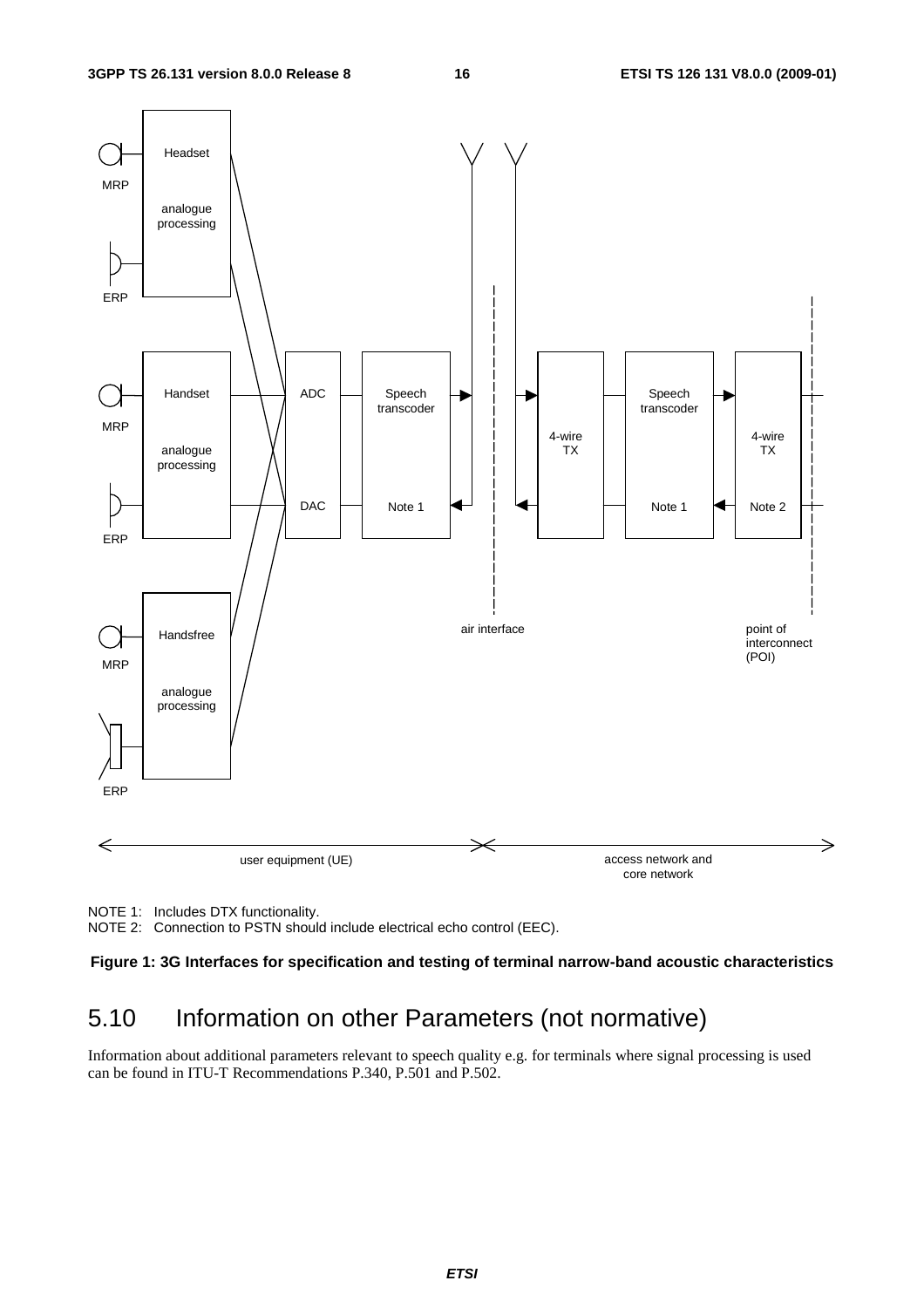# 6 Wideband telephony transmission performance

### 6.1 Applicability

The performance requirements in this sub-clause shall apply when UE is used to provide wideband telephony, either as a stand-alone service, or as part of a multimedia service. The requirements in the clause apply only when the far-end terminal is also providing wideband, and not narrow-band telephony. When a wideband-enabled terminal is providing narrow-band telephony, the requirements in clause 5, "narrow-band telephony transmission performance" shall apply.

### 6.2 Overall loss/loudness ratings

### 6.2.1 General

An international connection involving a 3G network and the PSTN should meet the overall loudness rating (OLR) limits in ITU-T Recommendation G.111. The national parts of the connection should therefore meet the send and receive loudness rating (SLR, RLR) limits in ITU-T Recommendation G.121.

For the case where digital routings are used to connect the 3G network to the international chain of circuits, the SLR and RLR of the national extension will be largely determined by the SLR and RLR of the 3G network. The limits given below are consistent with the national extension limits and long term objectives in ITU-T Recommendation G.121. The SLR and RLR values for the 3G network apply up to the POI. However, the main determining factors are the characteristics of the UE, including the analogue to digital conversion (ADC) and digital to analogue conversion (DAC). In practice, it is convenient to specify loudness ratings to the Air Interface. For the normal case, where the 3G network introduces no additional loss between the Air Interface and the POI, the loudness ratings to the PSTN boundary (POI) will be the same as the loudness ratings measured at the Air Interface. However, in some cases loss adjustment may be needed for interworking situations in individual countries.

Requirements for wideband telephony are based on ITU-T Recommendations P. 311, for handset user-equipment, and ITU-T Recommendation P. 341 for hands-free user-equipment.

#### 6.2.2 Connections with handset UE

The nominal values of SLR/RLR to the POI shall be:

SLR = 
$$
8 +/- 3
$$
 dB;

 $RLR = 2 +/- 3 dB$ .

Where a user controlled receiving volume control is provided, the RLR shall meet the selected nominal value for at least one setting of the control. When the control is set to maximum, the RLR shall not be less than (louder than) - 13 dB.

With the volume control set to the minimum position the RLR shall not be greater than (quieter than) 18 dB.

Compliance shall be checked by the relevant tests described in TS 26.132.

### 6.2.3 Connections with Desktop and Vehicle-mounted hands-free UE

The nominal values of SLR/RLR to/from the POI shall be:

 $SLR = 13 + (-4)$ 

 $RLR = 2 + (-4)$ 

Where a user controlled volume control is provided, the RLR shall meet the nominal value at one setting of the control. It is recommended that a volume control giving at least 15 dB increase from the nominal RLR (louder) is provided for hands-free units intended to work in the vehicle environment. This is to allow for the increased noise volume in a moving vehicle.

Compliance shall be checked by the relevant tests described in TS 26.132.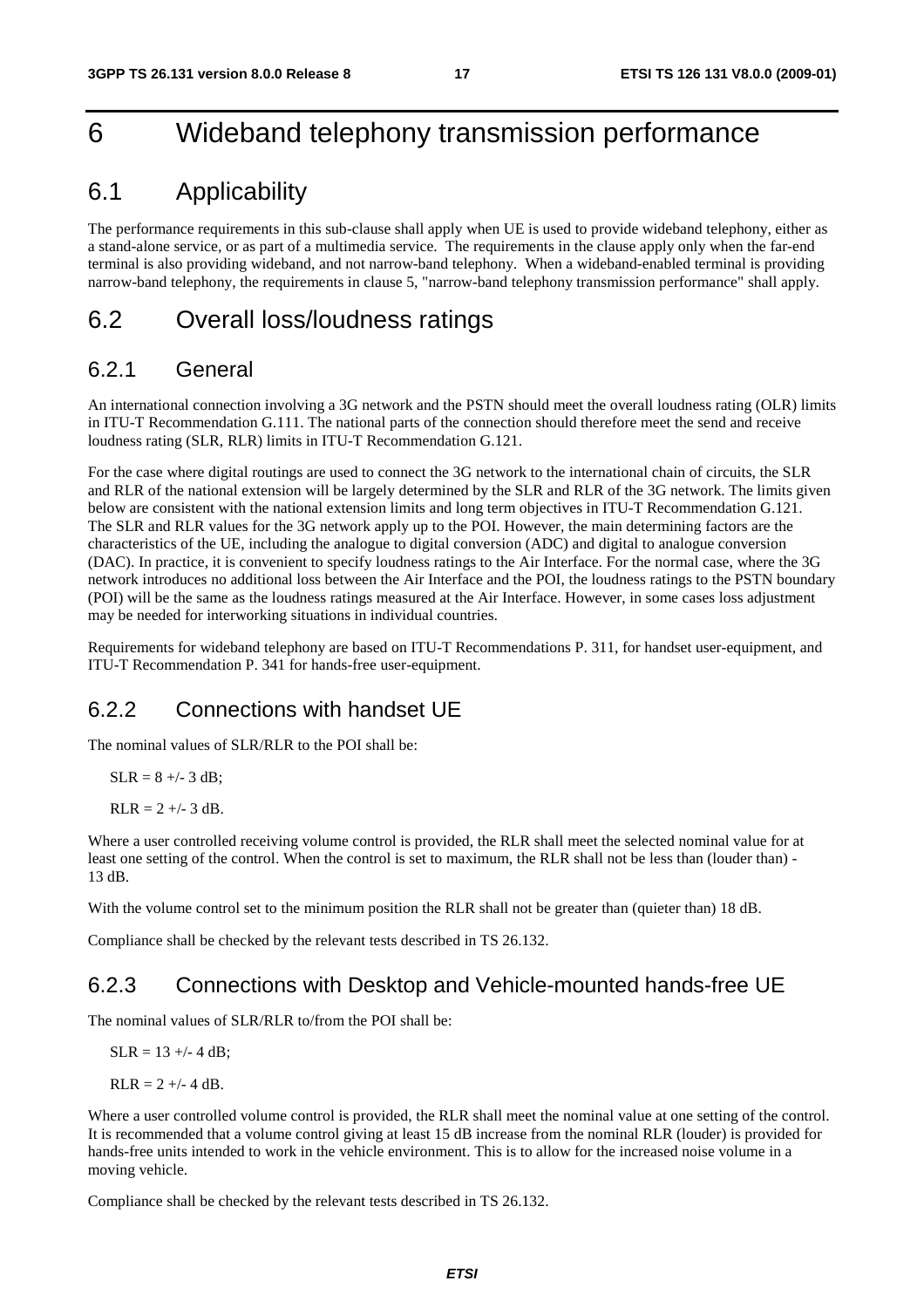### 6.2.4 Connections with handheld hands-free UE

The nominal values of SLR/RLR to/from the POI shall be:

 $SLR = 13 + (-4)$ 

RLR =  $15 +/- 3$  dB.

Where a user controlled volume control is provided, the RLR shall meet the selected nominal value for at least one setting of the control.

The value of RLR at maximum volume control shall be less than (louder) or equal to 12 dB. As performance objective it is recommended that the RLR at maximum volume control is less than (louder) or equal to 6 dB.

Compliance shall be checked by the relevant tests described in TS 26.132.

#### 6.2.5 Connections with headset UE

The SLR and RLR should be measured and computed using methods given in ITU-T Recommendation P.38. This Recommendation currently gives a measuring technique for supra-aural earphone and insert type receivers. Study is continuing on other types of ear-pieces in ITU-T Study Group 12

The nominal values of SLR/RLR to/from the POI shall be:

 $SLR = 8 +/- 3$  dB:

 $RLR = 2 +/-3 dB$ 

RLR (binaural headset) =  $8 +/- 3$  dB for each earphone

Where a user controlled receiving volume control is provided, the RLR shall meet the selected nominal value for at least one setting of the control. When the control is set to maximum, the RLR shall not be less than (louder than) -13 dB. With the volume control set to the minimum position the RLR shall not be greater than (quieter than) 24 dB.

### 6.3 Idle channel noise (handset and headset UE)

#### 6.3.1 Sending

The maximum noise level produced by the apparatus at the output of the SS under silent conditions in the sending direction shall not exceed -64 dBm0(A).

- NOTE 1: This level includes the eventual noise contribution of an acoustic echo canceller under the condition that no signal is received.
- NOTE 2: This figure applies to the wideband noise signal. It is recommended that the level of single frequency disturbances should be 10 dB lower (ITU-T Recommendation P.11).

Compliance shall be checked by the relevant test described in TS 26.132.

#### 6.3.2 Receiving

#### 6.3.2.1 Receiving: total noise level

The maximum (acoustic) noise level at the handset and headset UE when no signal is transmitted to the input of the SS shall be as follows:

 If no user-controlled receiving volume control is provided, or, if it is provided, at the setting of the user-controlled receiving volume control at which the RLR is equal to the nominal value, the noise measured at the ear reference point (ERP) contributed by the receiving equipment alone shall not exceed -57 dBPa(A).

Where a volume control is provided, the measured noise shall also not exceed  $-54$  dBPa(A) at the maximum setting of the volume control.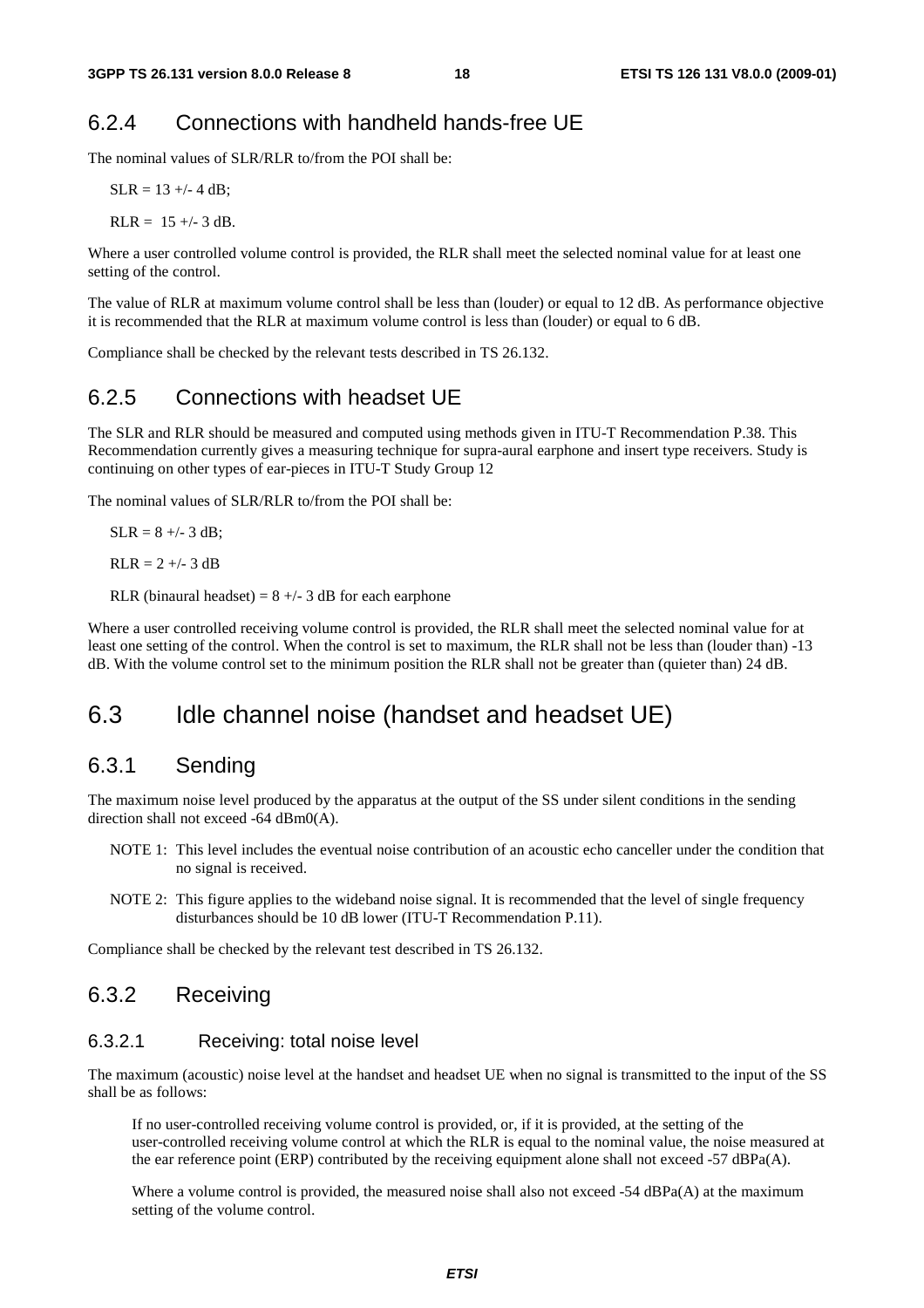NOTE: In a connection with the PSTN, noise conditions as described in ITU-T Recommendation G.103 can be expected at the input (POI) of the 3G network. The characteristics of this noise may be influenced by the speech transcoding process (for further study).

Compliance shall be checked by the relevant test described in TS 26.132.

#### 6.3.2.2 Receiving: noise level in 1/3-octave band

For the nominal volume control setting, the level in any  $1/3<sup>rd</sup>$  -octave band, between 100 Hz and 10 kHz shall not exceed a value of -60 dBPa(A). As a performance objective it is recommended that the level in any  $1/3^{rd}$  -octave band, between 100 Hz and 10 kHz does not exceed a value of -64 dBPa(A).

Compliance shall be checked by the relevant test described in TS 26.132.

### 6.4 Sensitivity/frequency characteristics

In general it is recommended for all configurations to have a flat sending frequency response.

#### 6.4.1 Handset and headset UE sending

The sensitivity/frequency characteristics shall be as follows:

The sending sensitivity frequency response, measured either from the mouth reference point (MRP) to digital interface or from the MRP to the SS audio output (digital output of the reference speech decoder of the SS), shall be within a mask, which can be drawn between the points given in table 9. The mask is drawn with straight lines between the breaking points in table 1 on a logarithmic (frequency) - linear (dB sensitivity) scale.

| Frequency (Hz) | <b>Upper limit</b> | <b>Lower limit</b> |
|----------------|--------------------|--------------------|
| 100            | -6                 |                    |
| 200            | 2                  |                    |
| 300            | 2                  | $-12$              |
| 1 0 0 0        | 2                  | $-6$               |
| 2 0 0 0        |                    | -6                 |
| 5 0 0 0        |                    | $-6$               |
| 6 300          |                    | -9                 |
| 8 0 0 0        |                    |                    |

**Table 9: Sending sensitivity/frequency mask** 

NOTE: All sensitivity values are expressed in dB on an arbitrary scale.

Compliance shall be checked by the relevant test described in TS 26.132.

### 6.4.2 Handset and headset UE receiving

The sensitivity/frequency characteristics shall be as follows:

The receiving sensitivity frequency response, measured either from the digital interface to the ERP or from the SS audio input (analogue or digital input of the reference speech encoder of the SS) to the ERP, shall be within a mask, which can be drawn with straight lines between the breaking points in table 10 on a logarithmic (frequency) - linear (dB sensitivity) scale.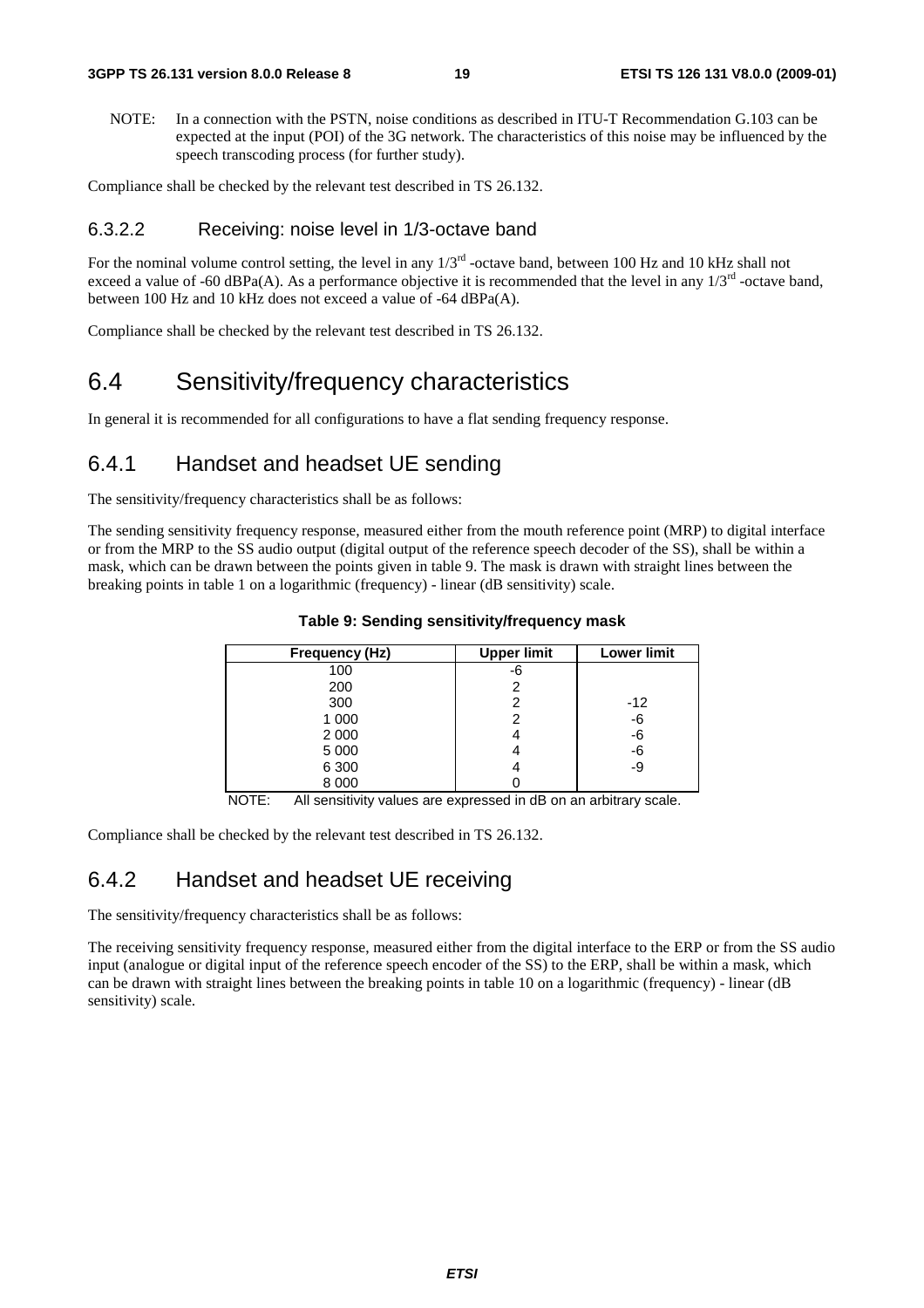| <b>Frequency (Hz)</b> | <b>Upper limit</b><br>$8 +/-2$ N | <b>Lower limit</b><br>$8 +/-2$ N |
|-----------------------|----------------------------------|----------------------------------|
| 100                   | 6                                |                                  |
| 200                   | 6                                |                                  |
| 200                   | 6                                | -10                              |
| 300                   | 6                                | -6                               |
| 1 000                 | 6                                | -6                               |
| 2 0 0 0               | 8                                | -6                               |
| 5 0 0 0               | 8                                | -6                               |
| 6 300                 | 8                                | $-12$                            |
| 8 0 0 0               | 8                                |                                  |

**Table 10: Receiving sensitivity/frequency mask** 

NOTE 1: All sensitivity values are expressed in dB on an arbitrary scale.

NOTE 2: The limit at intermediate frequencies lies on a straight line drawn between the given values on a log (frequency) - linear (dB) scale.

Compliance shall be checked by the relevant test described in TS 26.132.

### 6.4.3 Desktop and Vehicle-mounted hands-free UE sending

The sending sensitivity frequency response from the MRP to the SS audio output (digital output of the reference speech decoder of the SS) shall be as follows:

The sending sensitivity frequency response shall be within the mask which can be drawn with straight lines between the breaking points in table 11 on a logarithmic (frequency) - linear (dB sensitivity) scale.

#### **Table 11: Desktop and Vehicle-mounted hands-free sending sensitivity/frequency response**

| <b>Frequency (Hz)</b> | <b>Upper limit</b> | <b>Lower limit</b> |
|-----------------------|--------------------|--------------------|
| 100                   | -6                 |                    |
| 200                   |                    |                    |
| 300                   |                    | $-12$              |
| 1 0 0 0               |                    | -6                 |
| 2 0 0 0               |                    | -6                 |
| 5000                  |                    | -6                 |
| 6300                  |                    | -9                 |
| 8000                  |                    |                    |

NOTE: All sensitivity values are expressed in dB on an arbitrary scale.

Compliance shall be checked by the relevant test described in TS 26.132.

### 6.4.4 Desktop and Vehicle-mounted hands-free UE receiving

The receiving sensitivity frequency response from the SS audio input (analogue or digital input of the reference speech encoder of the SS) to the ERP shall be as follows:

The receiving sensitivity frequency response shall be within the mask which can be drawn with straight lines between the breaking points in table 12 on a logarithmic (frequency) - linear (dB sensitivity) scale.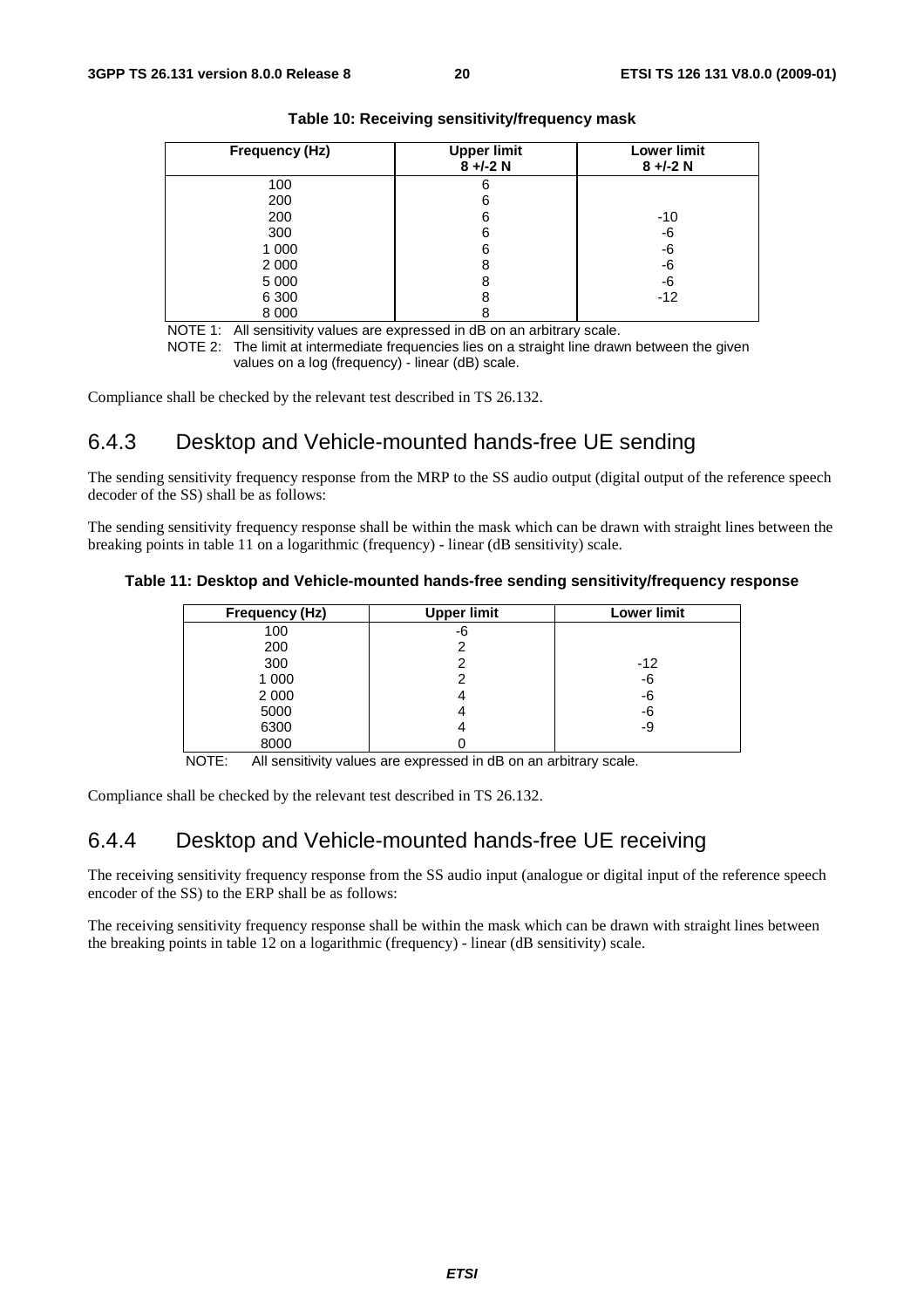| Frequency (Hz) | <b>Upper limit</b> | <b>Lower limit</b> |
|----------------|--------------------|--------------------|
| 200            |                    |                    |
| 315            |                    | $-15$              |
| 400            |                    | $-12$              |
| 500            |                    | $-12$              |
| 630            |                    | $-12$              |
| 800            |                    | $-12$              |
| 1 0 0 0        |                    | $-12$              |
| 1 300          |                    | $-12$              |
| 1 600          |                    | $-12$              |
| 2 0 0 0        |                    | $-12$              |
| 2 500          |                    | $-12$              |
| 6 3 0 0        |                    | $-12$              |
| 8 0 0 0        |                    |                    |

**Table 12: Hands-free receiving sensitivity/frequency response** 

NOTE: All sensitivity values are expressed in dB on an arbitrary scale.

It is recommended that the receiving sensitivity frequency response be within the mask which can be drawn with straight lines between the breaking points in table 12.a on a logarithmic (frequency) - linear (dB sensitivity) scale.

| Table 12.a: Performance objective for hands-free receiving sensitivity/frequency response |  |  |
|-------------------------------------------------------------------------------------------|--|--|
|                                                                                           |  |  |

| Frequency (Hz) | <b>Upper limit</b> | <b>Lower limit</b> |
|----------------|--------------------|--------------------|
| 100            |                    |                    |
| 200            |                    | -18                |
| 250            | O                  | $-15$              |
| 315            | 0                  | $-12$              |
| 400            | O                  | $-12$              |
| 500            | 0                  | $-12$              |
| 630            | U                  | $-12$              |
| 800            | ი                  | $-12$              |
| 1 0 0 0        | O                  | $-12$              |
| 1 300          | O                  | $-12$              |
| 1 600          | ი                  | $-12$              |
| 2 0 0 0        | 0                  | $-12$              |
| 2 500          | 0                  | $-12$              |
| 6 300          |                    | $-12$              |
| 8 0 0 0        |                    |                    |

Compliance shall be checked by the relevant test described in TS 26.132.

### 6.4.5 Handheld hands-free UE sending

The sending sensitivity frequency response from the MRP to the SS audio output (digital output of the reference speech decoder of the SS) shall be as follows:

The sending sensitivity frequency response shall be within the mask which can be drawn with straight lines between the breaking points in table 13 on a logarithmic (frequency) - linear (dB sensitivity) scale.

| Table 13: Handheld hands-free sending sensitivity/frequency response |  |
|----------------------------------------------------------------------|--|
|----------------------------------------------------------------------|--|

| <b>Frequency (Hz)</b> | <b>Upper limit</b> | <b>Lower limit</b> |
|-----------------------|--------------------|--------------------|
| 100                   | -6                 |                    |
| 200                   |                    |                    |
| 300                   |                    | $-12$              |
| 1 0 0 0               |                    | -6                 |
| 2 0 0 0               |                    | -6                 |
| 5 0 0 0               |                    | -6                 |
| 6 3 0 0               |                    | -9                 |
| 8 0 0 0               |                    |                    |

NOTE: All sensitivity values are expressed in dB on an arbitrary scale.

Compliance shall be checked by the relevant test described in TS 26.132.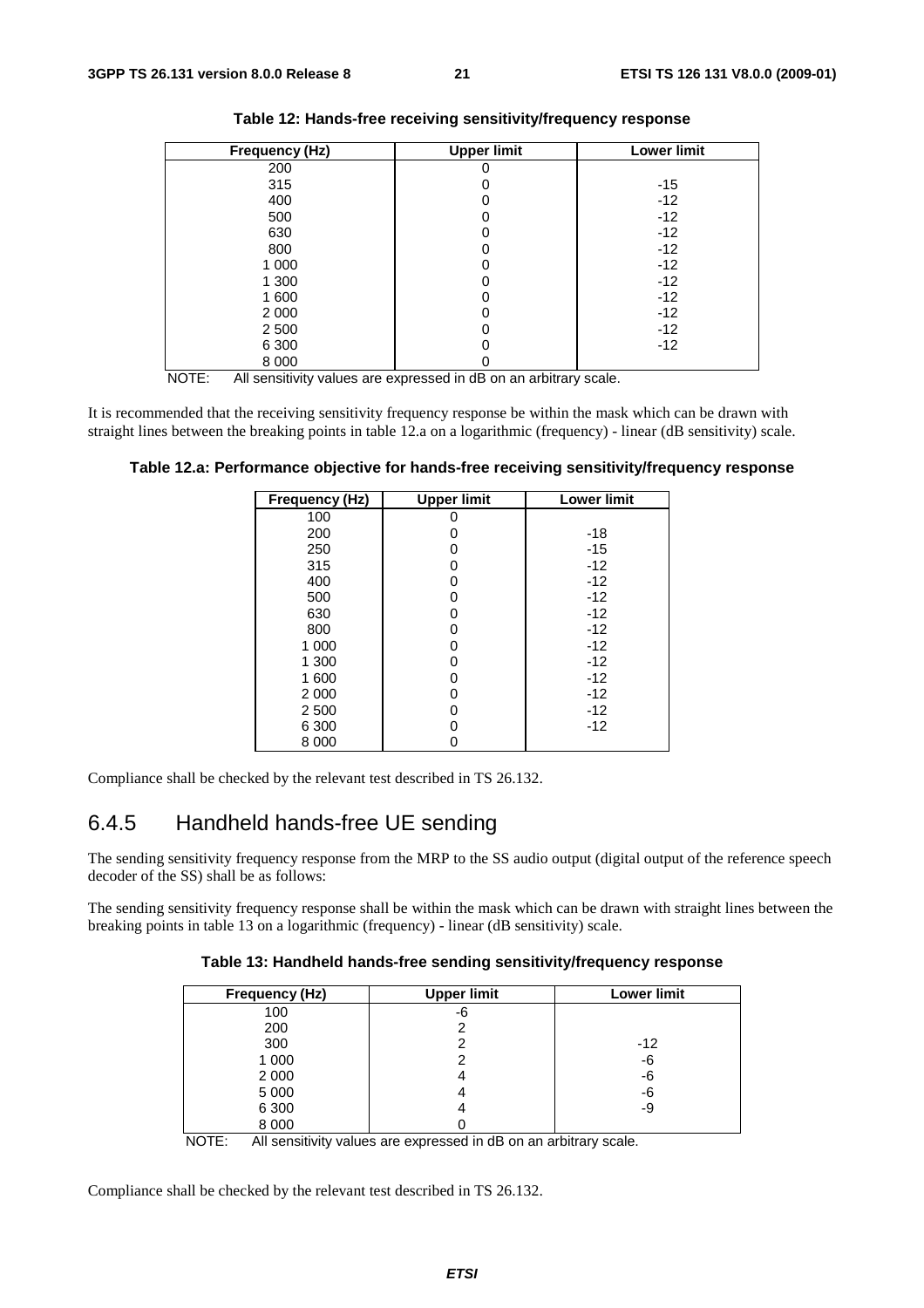### 6.4.6 Handheld hands-free UE receiving

The receiving sensitivity frequency response from the SS audio input (analogue or digital input of the reference speech encoder of the SS) to the ERP shall be as follows:

The receiving sensitivity frequency response shall be within the mask which can be drawn with straight lines between the breaking points in table 14 on a logarithmic (frequency) - linear (dB sensitivity) scale.

**Table 14: Hands-free receiving sensitivity/frequency response** 

| Frequency (Hz) | <b>Upper limit</b> | <b>Lower limit</b> |
|----------------|--------------------|--------------------|
| 315 Hz         |                    |                    |
| 400 Hz         |                    |                    |
| 500 Hz         |                    |                    |
| 630 Hz         |                    | -18                |
| 800 Hz         | Ü                  | $-12$              |
| 4 000 Hz       | U                  | $-12$              |
| 5 000 Hz       |                    | $-15$              |
| 6 300 Hz       |                    | $-18$              |
| 7 000 Hz       |                    |                    |
| 8 000 Hz       |                    |                    |

NOTE: All sensitivity values are expressed in dB on an arbitrary scale.

It is recommended that the receiving sensitivity frequency response be within the mask which can be drawn with straight lines between the breaking points in table 14.a on a logarithmic (frequency) - linear (dB sensitivity) scale.

**Table 14.a: Performance objective for hands-free receiving sensitivity/frequency response** 

| Frequency (Hz) | <b>Upper limit</b> | <b>Lower limit</b> |
|----------------|--------------------|--------------------|
| 315 Hz         |                    |                    |
| 400 Hz         |                    | -18                |
| 500 Hz         |                    | $-12$              |
| 630 Hz         |                    | $-12$              |
| 800 Hz         |                    | $-12$              |
| 4 000 Hz       |                    | $-12$              |
| 5 000 Hz       |                    | $-15$              |
| 6 300 Hz       |                    | $-18$              |
| 7 000 Hz       |                    |                    |
| 8 000 Hz       |                    |                    |

Compliance shall be checked by the relevant test described in TS 26.132.

### 6.5 Sidetone characteristics (handset and headset UE)

#### 6.5.1 Sidetone loss

The talker sidetone masking rating (STMR) shall be  $16 dB \pm 4 dB$  for nominal setting of the volume control. For all other positions of the volume control, the STMR must not be below 8 dB.

Compliance shall be checked by the relevant test described in TS 26.132.

### 6.5.2 Sidetone delay

It is recommended that the maximum sidetone delay be less than 10 ms, measured in an echo-free setup.

Compliance shall be checked by the relevant test described in TS 26.132.

### 6.6 Stability loss

The stability loss presented to the PSTN by the 3G network at the POI should meet the principles of the requirements in clauses 2 and 3 of ITU-T Recommendation G.122. These requirements will be met if the attenuation between the digital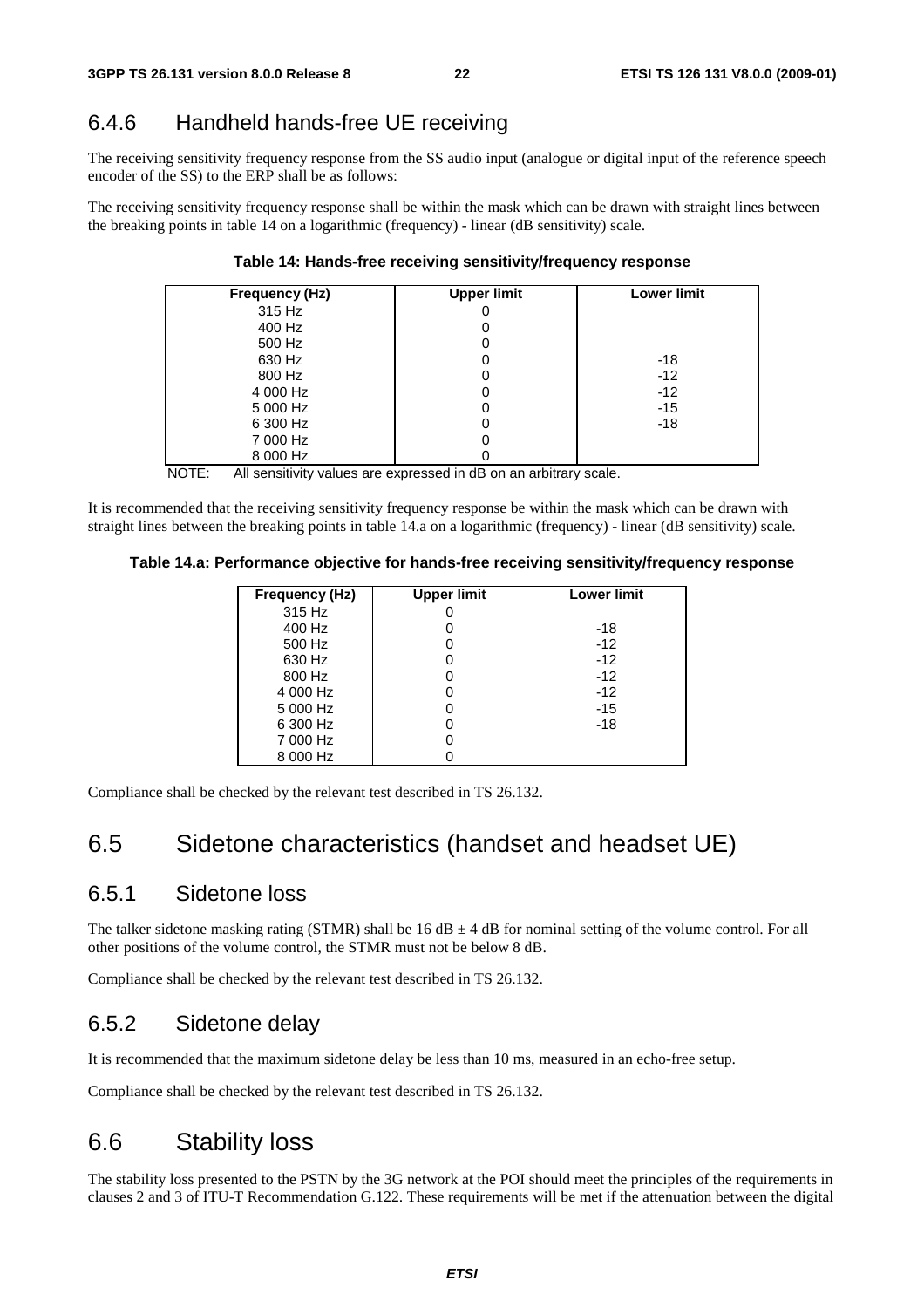input and digital output at the POI is at least 6 dB at all frequencies in the range 100 Hz to 8 kHz under the worst case acoustic conditions at the UE (any acoustic echo control should be enabled). For the normal case of digital connection between the Air Interface and the POI, the stability requirement can be applied at the Air Interface.

The worst case acoustic conditions will be as follows (with any volume control set to maximum):

**Handset UE:** the handset lying on, and the transducers facing, a hard surface with the ear-piece uncapped.

**Headset UE:** for further study

**Handsfree UE:** no requirement other than echo loss.

NOTE: The test procedure must take into account the switching effects of echo control and discontinuous transmission (DTX).

### 6.7 Acoustic echo control

#### 6.7.1 General

The echo loss (EL) presented by the 3G network at the POI should be at least 46 dB during single talk. This value takes into account the fact that UE is likely to be used in a wide range of noise environments.

The use of acoustic echo control is not mandated for 3G networks and the connection between the UE and the POI is zero loss. Therefore the acoustic echo control provided in UE should provide a TCLw of at least 46 dB at the POI over the likely range of acoustic end delays.

If acoustic echo control is provided by voice switching, comfort noise should be injected. This comfort noise shall operate in the same way to that used in DTX.

#### 6.7.2 Acoustic echo control in an Desktop and Vehicle-mounted handsfree UE

The TCLw for the handsfree UE shall be at least 40 dB at the nominal setting of the volume control in quiet background conditions and at least 33 dB at the maximum user selectable volume control setting. If acoustic echo control is provided using some form of echo cancellation technique, the cancellation algorithm should be designed to cope with the expected reverberation and dispersion. In the case of the hands-free UE, this reverberation and dispersion may be time variant. Compliance with this requirement shall be checked by the relevant test described in TS 26.132.

### 6.7.3 Acoustic echo control in an handheld hands-free UE

The TCLw for the hands-free UE shall be at least 40 dB at the nominal setting of the volume control in quiet background conditions and at least 33 dB at the maximum user selectable volume control setting. If acoustic echo control is provided using some form of echo cancellation technique, the cancellation algorithm should be designed to cope with the expected reverberation and dispersion. In the case of the hands-free UE, this reverberation and dispersion may be time variant. Compliance with this requirement shall be checked by the relevant test described in TS 26.132.

### 6.7.4 Acoustic echo control in a handset UE

The TCLw for the handset UE shall be at least 46 dB for all settings of volume control. Careful acoustic design of the handset body and selection of the mouth and ear piece transducers may facilitate the required acoustic echo loss without the need for active echo control techniques. However, should echo cancellation be employed the echo canceller should be capable of dealing with the variations in handset positions when in normal use. The implications of this are under study. Compliance with this requirement shall be checked by the relevant test described in TS 26.132.

### 6.7.5 Acoustic echo control in a headset UE

The TCLw for a headset UE shall be at least 46 dB for all settings of volume control. Due to the obstacle effect of the head in this type of terminal, careful design might mean that no active echo control is necessary.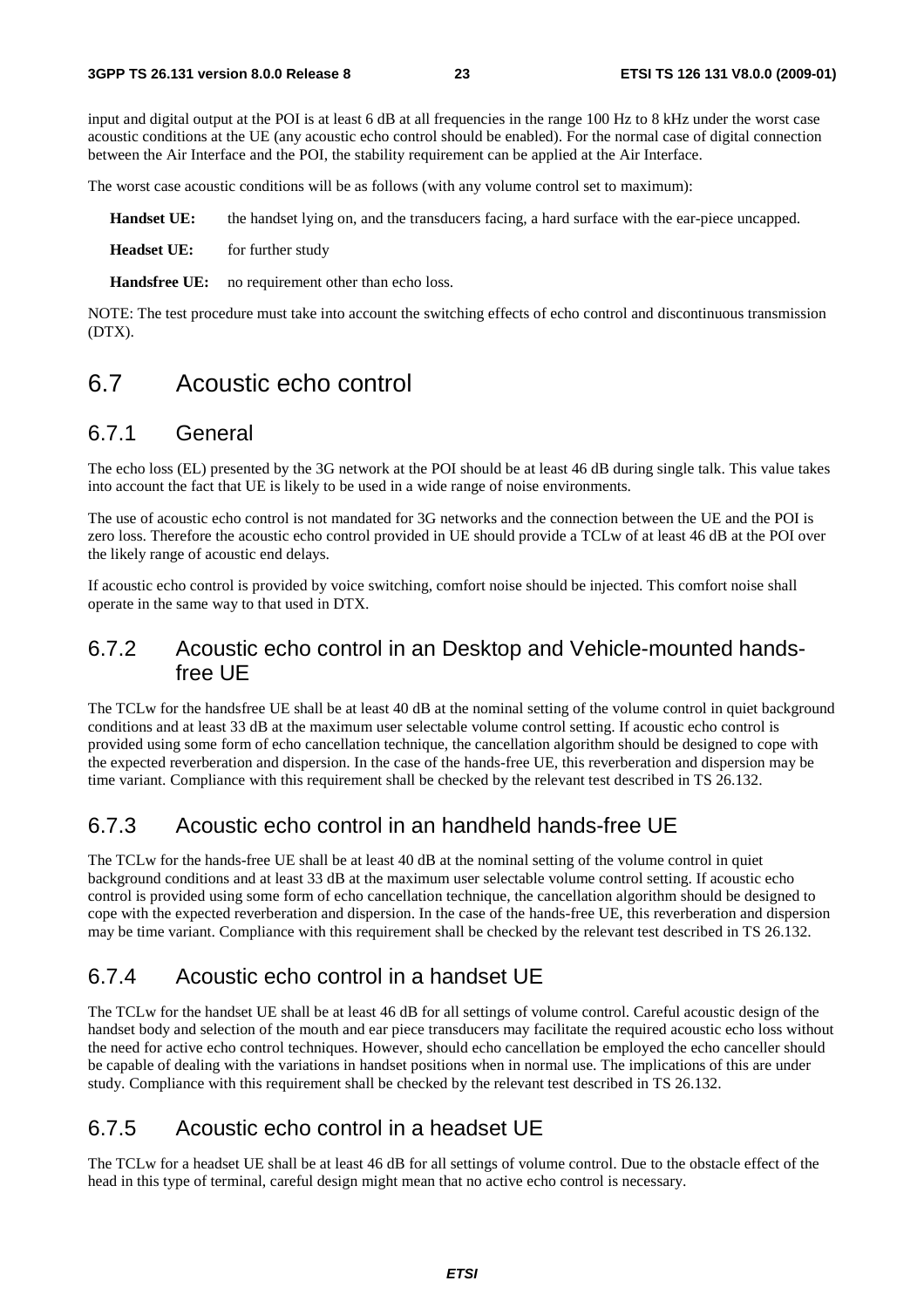### 6.8 Distortion

#### 6.8.1 Sending Distortion

The sending part shall meet the following distortion requirements:

NOTE: Digital signal processing other than the transcoder itself is included in this requirement (e.g. echo cancelling).

Distortion shall be measured between MRP and the SS audio output (output of the reference speech decoder of the SS). The ratio of signal-to-total distortion power measured with the proper noise weighting (see table 4 of ITU-T Recommendation G.223) shall be above the limits given in table 15.

NOTE: Frequencies from 315 Hz to 816 Hz do not apply to the hands-free UE case, but only to handset and headset UE.

| <b>Frequency</b> | <b>Sending level</b><br>(dBPa at the MRP) | <b>Sending Ratio (dB)</b> |
|------------------|-------------------------------------------|---------------------------|
| 315 Hz           | $-4,7$                                    | [28]                      |
| 408 Hz           | $-4,7$                                    | [32]                      |
| 510 Hz           | $-4,7$                                    | [32]                      |
| 816 Hz           | $-4,7$                                    | [32]                      |
| 1020 Hz          | $-20$                                     | $[27]$                    |
|                  | $-15$                                     | $[30]$                    |
|                  | $-10$                                     | $[33]$                    |
|                  | $-4,7$                                    | $[35]$                    |
|                  | 0                                         | $[35]$                    |
|                  | $+5$                                      | [30]                      |

**Table 15: Limits for signal-to-total distortion ratio** 

Limits for intermediate levels are found by drawing straight lines between the breaking points in the table on a linear (dB signal level) - linear (dB ratio) scale.

Compliance of the sending distortion shall be checked by the test described in TS 26.132.

### 6.8.2 Receiving

The receiving part between the SS audio input (input of the reference speech encoder of the SS) and ERP shall meet the requirements in this clause at the nominal setting of the volume control (except when another volume is specified):

The ratio of signal-to-total distortion power measured with the proper noise weighting (see table 4 of ITU-T Recommendation G.223) shall be above the limits given in table 16 when the sound pressure at ERP is up to +10 dBPa. For sound pressures exceeding +10 dBPa at the ERP there is no distortion requirement.

NOTE: Frequencies from 315 Hz to 816 Hz do not apply to the hands-free UE case, but only to handset and headset UE.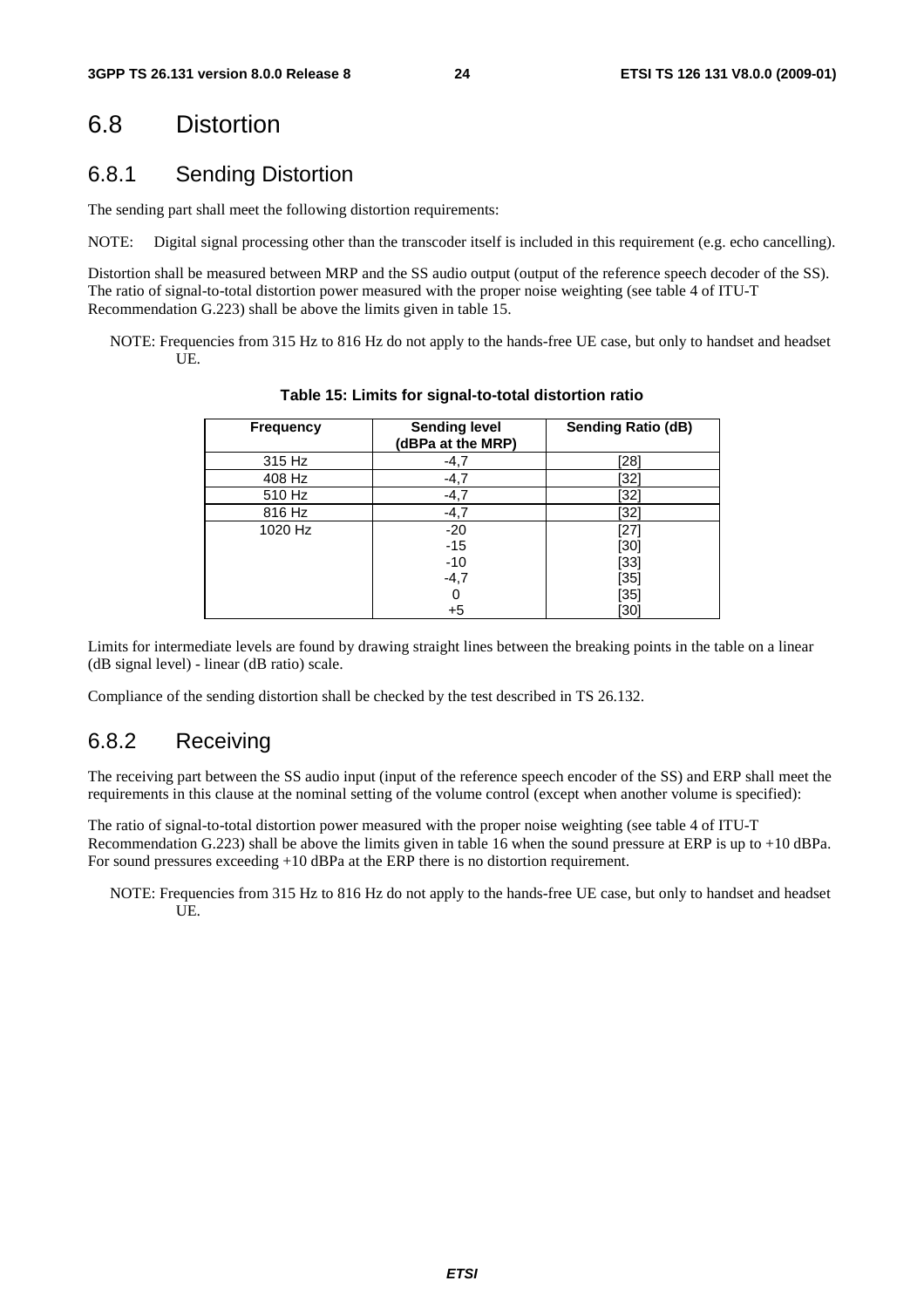| <b>Frequency</b> | <b>Receiving level</b><br>at the digital<br>interface (dBm0) | <b>Receiving ratio</b><br>at nominal volume<br>setting (dB) | <b>Receiving ratio</b><br>at maximum volume<br>setting (dB) |
|------------------|--------------------------------------------------------------|-------------------------------------------------------------|-------------------------------------------------------------|
| 315 Hz           | -16                                                          | [20]                                                        |                                                             |
| 408 Hz           | $-16$                                                        | [28]                                                        |                                                             |
| 510 Hz           | $-16$                                                        | [28]                                                        |                                                             |
| 816 Hz           | $-16$                                                        | $[28]$                                                      |                                                             |
|                  | $-45$                                                        | [17, 5]                                                     |                                                             |
|                  | $-40$                                                        | $[22,5]$                                                    |                                                             |
| 1020 Hz          | $-30$                                                        | [30,5]                                                      |                                                             |
|                  | $-20$                                                        | [33,0]                                                      |                                                             |
|                  | $-16$                                                        | [33, 5]                                                     | tbd                                                         |
|                  | $-10$                                                        | 33,5                                                        |                                                             |
|                  | -3                                                           | 31,5                                                        |                                                             |
|                  | 0                                                            | 25,5                                                        |                                                             |

Limits for intermediate levels are found by drawing straight lines between the breaking points in the table on a linear (dB signal level) - linear (dB ratio) scale.

Compliance of the receiving distortion shall be checked by the appropriate method in TS 26.132.

### 6.9 Ambient Noise rejection

#### **Handset and Headset UE:**

The nature of mobile telephony is such that the UE will typically be operated in high ambient acoustic noise. Due to the adverse interaction of noise signals with speech codecs operating at lower rates, for example 8kbit/s or less, a minimum noise rejection specification is required.

The UE ambient noise rejection ANR, calculated as a Single Figure DELSM (SFDELSM) shall be greater than or equal to 0 dB. For good performance, it is recommended that a figure of +3 dB should be achieved. Due to the uncertainty inherent in the measurement method for ANR, a 3dB tolerance is allowed on the nominal value.

Compliance shall be checked by the relevant test described in TS 26.132.

#### **Hands-free UE (all categories):**

For further study.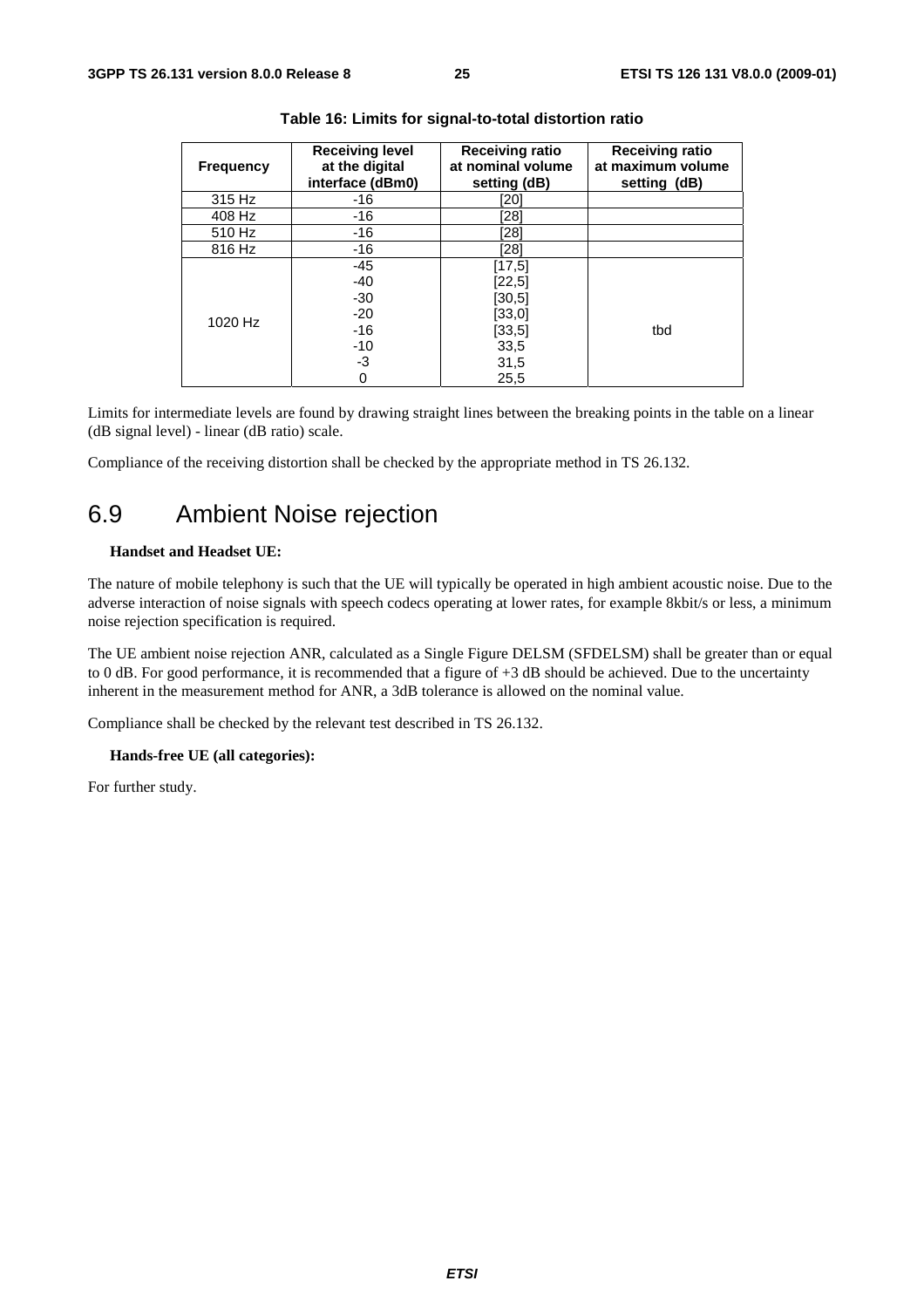# Annex A (informative): Change history

| 3.0.0          |      | December 1999<br>Approved at TSG-SA#6 Plenary |           |                |                                                                                               |       |            |
|----------------|------|-----------------------------------------------|-----------|----------------|-----------------------------------------------------------------------------------------------|-------|------------|
| Change history |      |                                               |           |                |                                                                                               |       |            |
| Date           | TSG# | TSG Doc.                                      | <b>CR</b> | Rev            | Subject/Comment                                                                               | Old   | <b>New</b> |
| 2000-06        | 8    | SP-000264                                     | 001       | $\overline{2}$ | CR on Addition of a chapter pointing to ITU-T                                                 | 3.0.0 | 3.1.0      |
|                |      |                                               |           |                | Recommendations for extended parameters                                                       |       |            |
| 2000-06        | 8    | SP-000264                                     | 002       |                | CR on Listener side tone (LSTR) and talker side tone                                          | 3.0.0 | 3.1.0      |
|                |      |                                               |           |                | (STMR) requirements                                                                           |       |            |
| 2000-06        | 8    | SP-000264                                     | 003       | 1              | CR on Change of Handset and headset UE receiving<br>sensitivity/frequency characteristic mask | 3.0.0 | 3.1.0      |
| 2000-06        | 8    | SP-000264                                     | 004       |                | CR on Acoustic requirements for Handheld-type hands-<br>free user equipment                   | 3.0.0 | 3.1.0      |
| 2001-03        | 11   | SP-010106                                     | 005       |                | Harmonisation of narrow-band acoustic requirements<br>between 3GPP and GSM                    | 3.1.0 | 3.2.0      |
| 2001-03        | 11   |                                               |           |                | Release 4                                                                                     |       | 4.0.0      |
| 2001-03        | 11   | SP-010106                                     | 006       | 3              | Wideband acoustic requirements                                                                | 4.0.0 | 5.0.0      |
| 2001-09        | 13   | SP-010453                                     | 009       |                | Introduction of ANR tolerance of 3 dB                                                         | 5.0.0 | 5.1.0      |
| 2002-09        | 17   | SP-020435                                     | 014       |                | Correction on the ANR requirement for hands-free Ues                                          | 5.1.0 | 5.2.0      |
|                |      |                                               |           |                |                                                                                               |       |            |
| 2004-09        | 25   | SP-040649                                     | 022       |                | Change of sending distortion requirement                                                      | 5.2.0 | 6.0.0      |
| 2007-03        | 35   | SP-070026                                     | 0023      |                | Minimum echo loss requirements                                                                | 6.0.0 | 6.1.0      |
| 2007-03        | 35   | SP-070026                                     | 0024      |                | Correcting wrong reference to ITU-T G.223                                                     | 6.0.0 | 6.1.0      |
| 2007-03        | 35   | SP-070026                                     | 0025      |                | Update of reference [11] to P.79-2001 Annex G                                                 | 6.0.0 | 6.1.0      |
| 2007-03        | 35   | SP-070026                                     | 0027      |                | Sending distortion requirements for WB-AMR                                                    | 6.0.0 | 6.1.0      |
| 2007-06        | 36   |                                               |           |                | Version for Release 7                                                                         | 6.1.0 | 7.0.0      |
| 2007-12        | 38   | SP-070759                                     | 0028      | 2              | Creating a sidetone requirement for the case where<br><b>HATS</b> method is used              | 7.0.0 | 7.1.0      |
| 2008-12        | 42   | SP-080682                                     | 0030      |                | Receiving characteristics harmonization                                                       | 7.1.0 | 8.0.0      |
| 2008-12        | 42   | SP-080682                                     | 0031      |                | Updated requirements and performance objectives for<br>wideband terminal acoustics            | 7.1.0 | 8.0.0      |